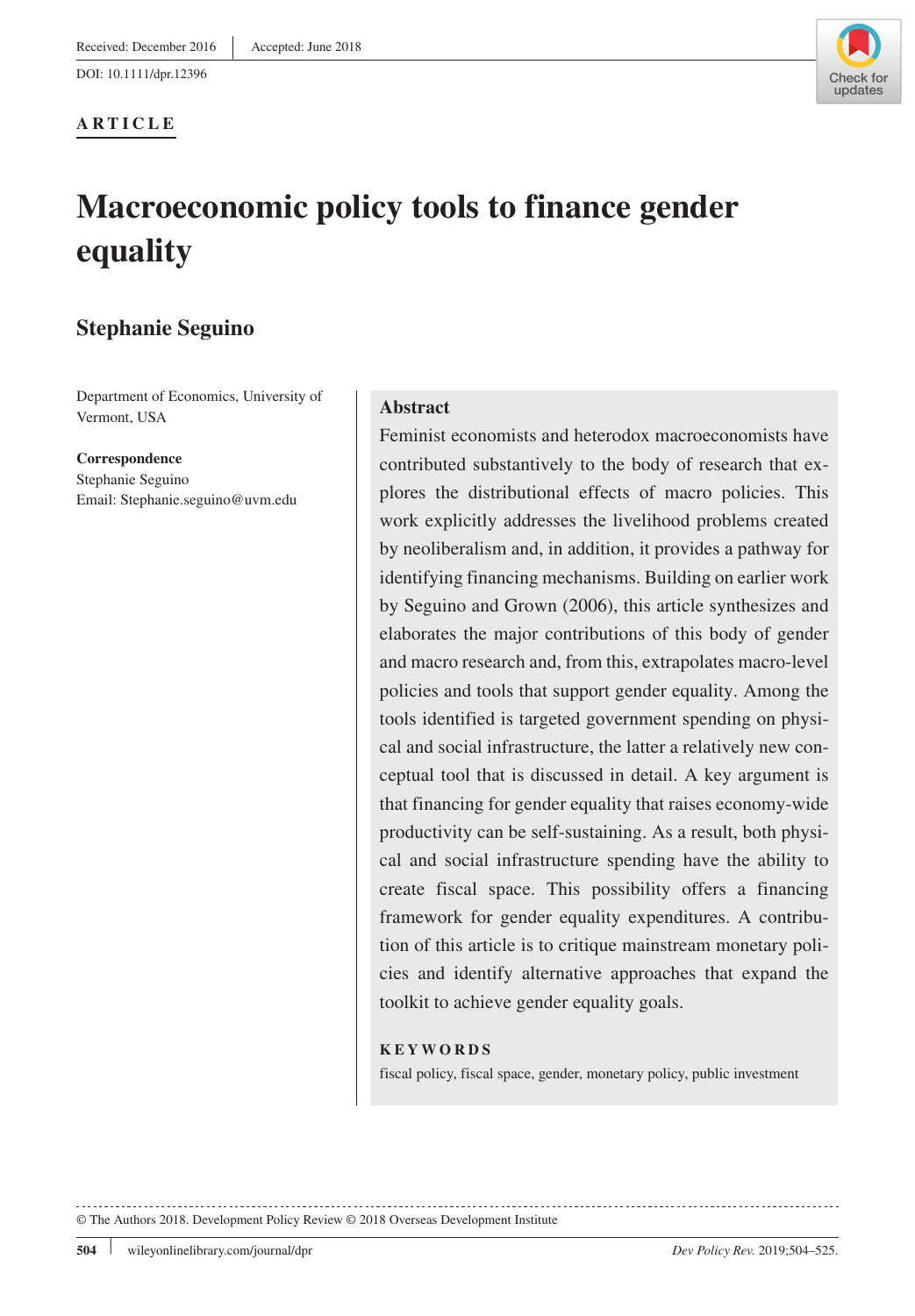## **1** | **INTRODUCTION**

The adoption of the United Nation's Sustainable Development Goals (SDGs) in September 2015 has helped to focus attention on a rethinking of macroeconomic policy with a view to promoting broadly shared well-being within the limits of the earth's carrying capacity. Alternatives to mainstream macroeconomic policy and theory are especially necessary to address the global problem of the stark increase in economic insecurity and inequality within and between countries, exacerbated by neoliberal globalization (Atkinson, Piketty, & Saez, 2011; Braunstein, 2012; UNDP, 2013). A related challenge is how the global community and individual countries will finance the actions necessary to address these problems. This challenge is confronted in the context of the experience of the global financial crisis, which has to a limited degree opened up the range of policies and tools that governments are willing to consider.

This article identifies a series of macro policy tools to address the problems of inequality and, in particular, gender inequality. They emerge from feminist and heterodox macroeconomics research on inequality and growth and serve as an antidote to neoliberal macro policies that have fuelled globalization trends. One challenge is that many developing economies lack the resources to address intergroup inequality and, in particular, gender inequality. The policy tools explored here, however, have the potential to relax financial constraints as evidenced by a significant body of work linking gender equality to economic growth.

What types of gender inequality should be the proximate targets of policy? The answer to that question varies by country, stage of development and the types and degree of gender inequality in three key domains—capabilities, livelihoods and agency.1 *Capabilities* can be thought of as the prerequisites for adults to engage in production that provides a secure and adequate livelihood, typically measured with education and health variables. *Livelihoods* refers to measures such as wages, employment, access to credit and ownership of productive assets. The third domain—agency (or empowerment)—can be understood as the ability of individuals and the groups to which they belong to shape their environment.

For some time, international development bodies have emphasized equality of capabilities, especially education. The evidence shows that this is not sufficient to leverage change in other domains, however. Gender gaps in employment remain much wider than gender gaps in education, and there is evidence of increased gender job segregation globally, with women's share of jobs in the industrial sector declining over the last 20 years (IDRC, 2013; Seguino, 2016).

On the other hand, improvements in women's ability to secure a livelihood generate bargaining power to influence the distribution of resources at the household level and, additionally, gender norms and stereotypes change as women's economic roles change. So, to achieve gender equality in livelihoods requires greater access to employment and productive resources, reduced job segregation, macro policies that promote full employment, and reductions in women's disproportionate unpaid care burden (Kabeer, 2005). Women's relatively (to men) greater access to and control over other assets such as land title, credit and other inputs into the production process for women farmers is also necessary to improve their relative well-being.

It is not enough to achieve improvements in women's economic empowerment if the changes are to be sustainable. The narrowing of gender gaps in employment has occurred in the context of falling employment rates for men, heightening gender conflict (Seguino, 2016). Women's increased access to employment and productive assets must occur in a context in which men's well-being is at least stable and, ideally, one in which men also experience improvements in well-being. Full employment is therefore needed, the definition of which will differ, depending on a given country's structure of production.

<sup>&</sup>lt;sup>1</sup>This framework for evaluating well-being draws on the work of Grown, Gupta, and Kes (2005).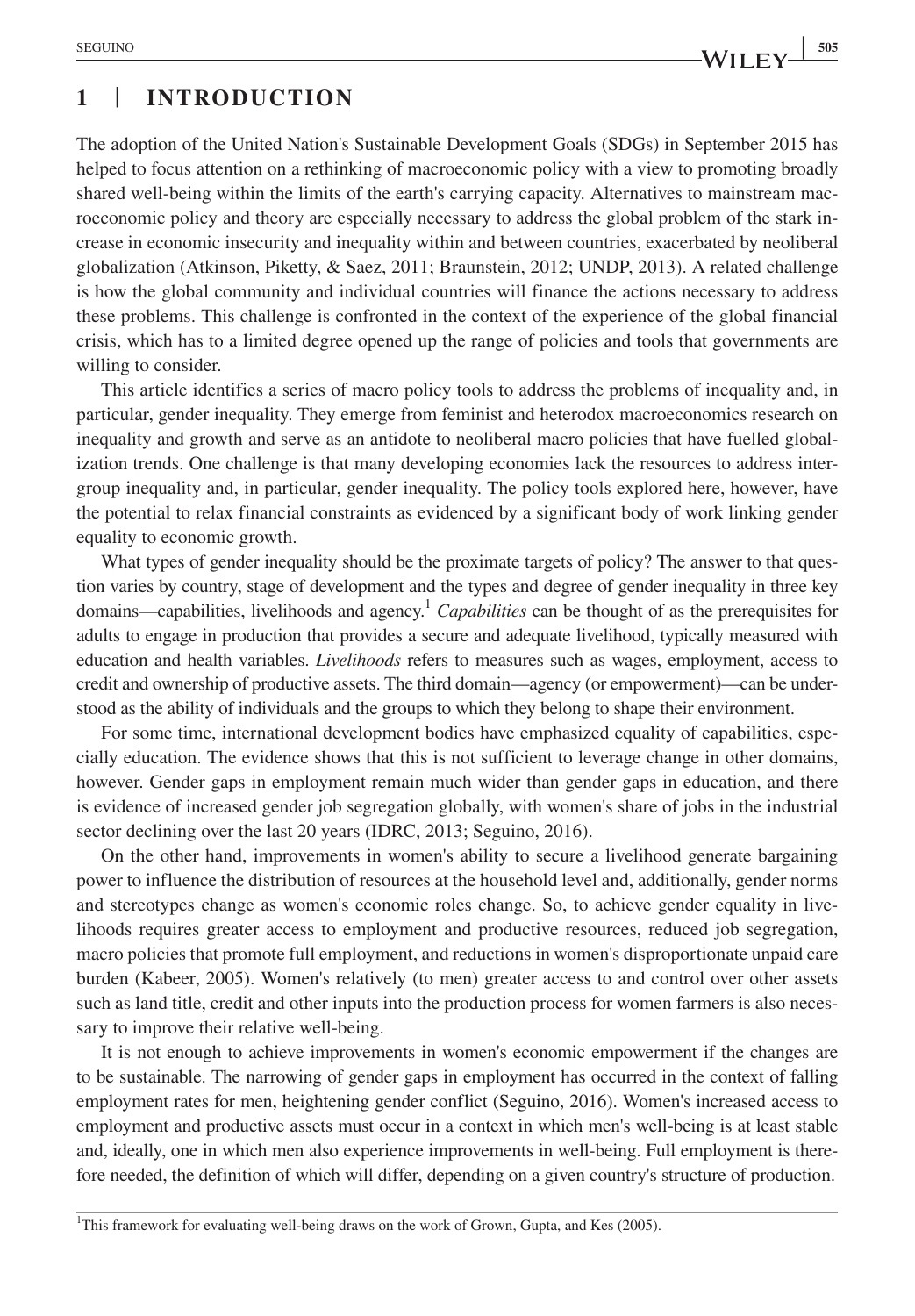How then might gender equality be advanced? Important institutional changes and innovations are necessary to work towards the gender equality goal. To be effective, these will need to be accompanied by appropriate and creative macroeconomic policies. Moving beyond and updating earlier work by Seguino and Grown (2006), this article explores recent feminist and heterodox macroeconomics research on macro-level policies that can help to achieve gender equality. The policies fall into several categories, of which the most important are fiscal policy (including spending and tax policies to promote full employment and gender-aware public investment) and monetary policy (including capital account management techniques). The impact of such policies on fiscal space, a key constraint on financing gender equality, is also explored. A further contribution of this article is to expand the framework of feminist macroeconomic policy to include evolving heterodox macroeconomics policy proposals, in part a response to the Great Recession of 2008. Many heterodox macro policies, although to all appearances gender-blind, have distributional effects that can help to promote gender equality. As such, they are part of the feminist's macro policy toolkit.

## **2** | **MACRO-LEVEL POLICIES TO ACHIEVE GENDER EQUALITY**

Macro-level policies refer to a broader set of instruments than we typically think of as part of the macroeconomist's tool kit. The latter is comprised of a limited range of fiscal, monetary and exchange rate policy tools, and a restricted role for the state. Since the 1980s, those tools have been applied to a narrower set of macroeconomic objectives than in previous eras and typical goals have included fiscal discipline, inflation targeting and market liberalization.

The lessons of the last three decades have taught us, however, that the state has a key role to play in facilitating a development strategy that promotes greater equality with attention to sustainability goals (Elson & Cagatay, 2000). In earlier research, Seguino and Grown (2006) critiqued the impact of globalization on gender equality in semi-industrialized, export-oriented developing economies, and explored a number of policies to promote gender equality, particularly in relation to industrial and agricultural policies to induce structural change. Since the time of that publication, feminist and heterodox macroeconomic theory and policy-related research have identified an even larger scope for macro-level policy to promote sustainable and equitable growth, reviewed here to identify an integrated set of policies that can both promote gender equality and be largely self-financing in the long run. Policies include targeted public investment and credit allocation, full employment goals and tools, and innovative monetary policy tools and capital management techniques. Tax policies formulated with a gender lens also have the potential to generate resources to fund gender-enhancing public spending. Although strategies to manage foreign direct investment and trade in ways that promote a country's sustainable development goals would also be part of this toolkit, this article focuses primarily on government spending, monetary policy, and tax policies.

#### **A gender-equitable inclusive macroeconomic framework**

In the sections below, macro-level policies are discussed as distinct categories. In practice, policies need to be co-ordinated. This is especially true of fiscal and monetary policy, but it is also relevant with regard to trade and investment policies. The discussion of macro-level policies is categorized into three parts: (a) government spending,<sup>2</sup> (b) tax policy, and (c) monetary policies.

 ${}^{2}$ The term government spending, rather than fiscal policy, is used since the latter is typically associated with efforts to influence the level of aggregate demand, without necessarily having the intention of altering the distribution of income and resources or influencing future growth patterns.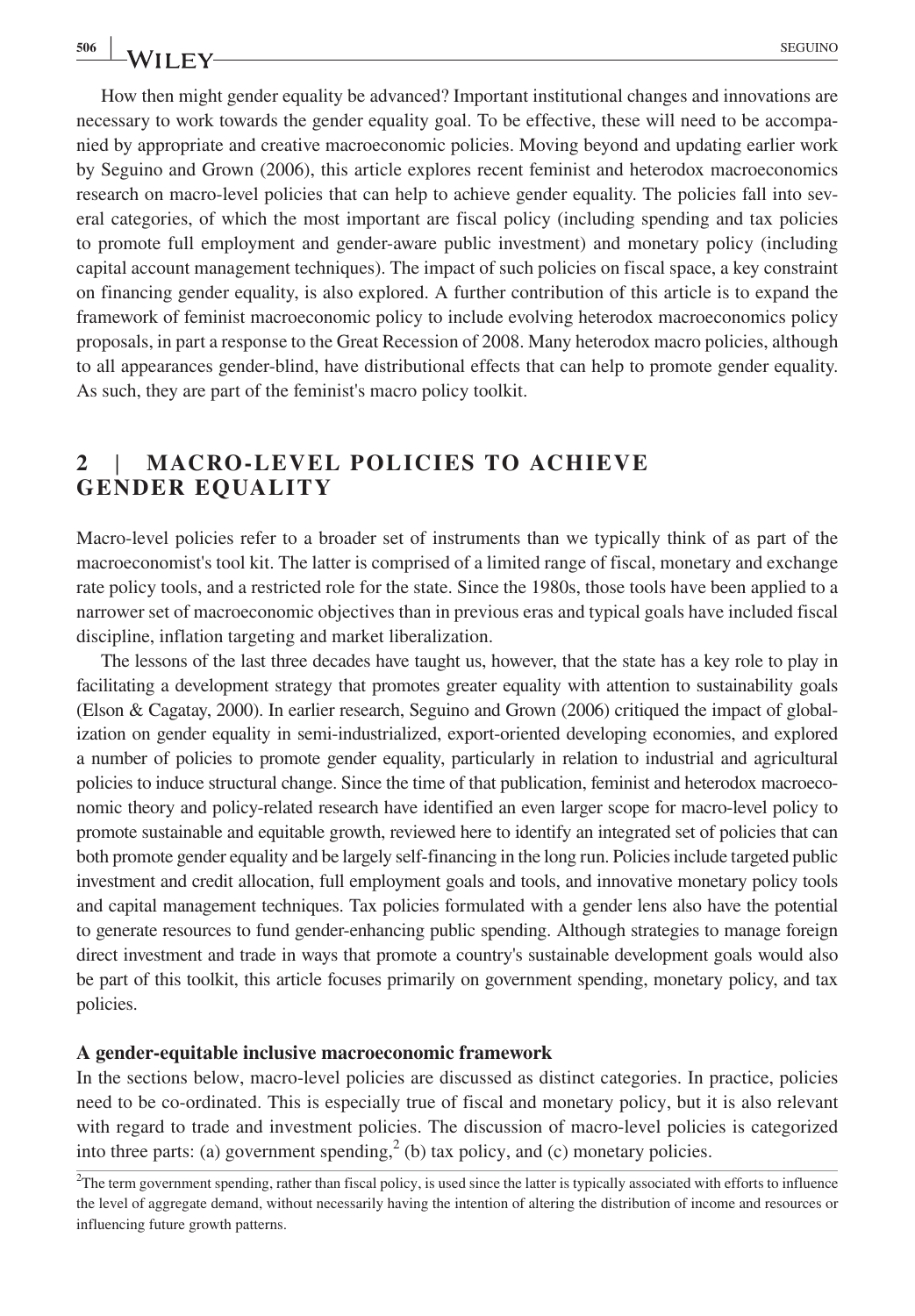## **Government spending**

Governments tax and borrow in order to pool societal resources and redistribute them to achieve particular goals. For expositional purposes, I delineate several distinct categories of government expenditures, identifying the gender-relevant aspects of each—although they may in some cases overlap.<sup>3</sup>

## **2.1** | **Public investment**

There is a plethora of recent studies demonstrating that public investment has an important role to play in creating the conditions for gender equality. Public investment can be a tool to achieve full employment, promoting women's livelihoods while also reducing gender competition over scarce jobs (Antonopoulos, Kim, Masterson, & Zacharias, 2011; de Henau & Himmelweit, 2016; İlkkaracan, Kim, & Kaya, 2015; Bargawi & Cozzi, 2017). Public investment typically stimulates employment as businesses hire more workers to meet increased aggregate demand. Moreover, targeted public investment can leverage or "crowd in" private investment by lowering production costs, further stimulating aggregate demand and employment growth. Because public investment can raise economy-wide productivity (Bayraktar & Moreno-Dodson, 2010), it has two beneficial features. It creates fiscal space in the long run by stimulating income growth, expanding the taxable income base (Seguino, 2012). Secondly, well targeted investment can be anti-inflationary if it addresses supply bottlenecks that drive up prices.

Apart from these general effects of public investment, the state has the potential to redress inequalities and discrimination in the household, in asset ownership and in labour markets through targeted budget allocations. Feminist research has identified the usefulness of dividing public investment into two subcategories: *physical infrastructure investment* and *social infrastructure investment*.

#### **Physical infrastructure investment to promote gender equality and productivity growth**

Research identifies a strong link between physical infrastructure expenditures, women's unpaid care burden and the growth of potential output (Agénor, Canuto, & da Silva, 2010). Targeted investments can reduce women's unpaid labour burden, freeing up time to spend in remunerative labour activities, with benefits for gender equality and intrahousehold bargaining power (Chiappori & Meghir, 2014). Children's well-being and economy-wide long-run productivity growth also benefit.

For example, in low-income developing countries, improved water and sanitation facilities decrease illness and time spent fetching water, a major factor adding to the unpaid labour burden (UN Women, 2014). This is considered "female" work and, in regions where this burden is very high, rates of child labour are also higher, with negative effects on educational attainment (Edmonds & Pavcnik, 2005). In economies at all levels of development, transportation improvements reduce the time women spend in marketing goods and in provisioning for households, and improve women's ability to access services and labour markets.

Further, a large body of evidence indicates that women's increased access to income results in more resources invested in children's health, education and development. This is due to women's propensity to spend a larger share of their income on children than men do (Doss, 2013). Improvements in mothers' health have been found to affect children's health with evidence of long-term positive effects on children's cognitive skills and, thus, productivity. These linkages imply that physical infrastructure investments to reduce women's care burden and improve their health have long-term economic benefits in the form of a healthier, more educated and productive workforce (Agénor et al., 2010).

<sup>3</sup> Gender budgeting, a now well-known strategy for orienting public expenditure to support gender equality, is not discussed here because the focus is on macro-level policies themselves. For similar reasons, development co-operation and aid flows are not considered in this article.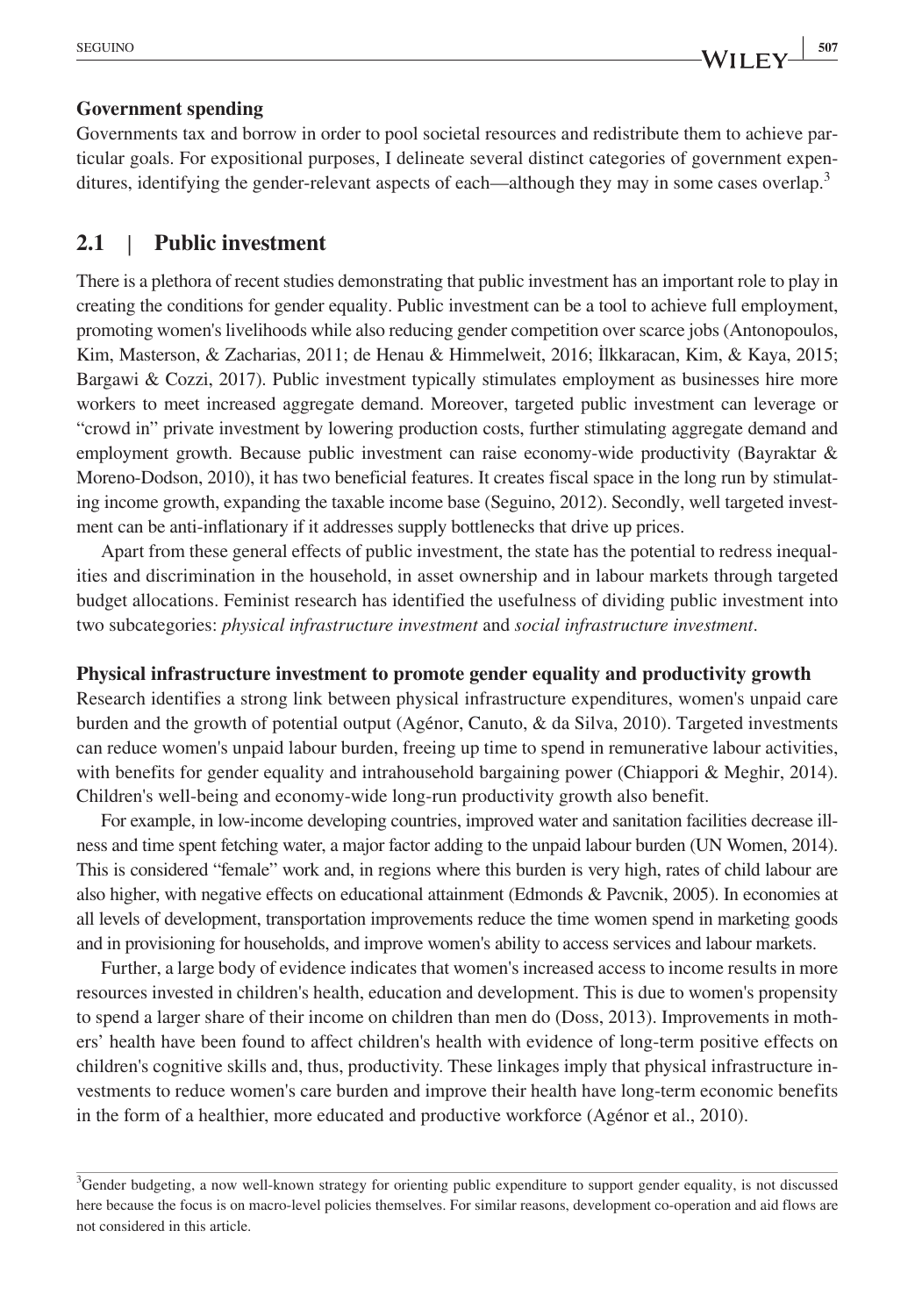Using data from Tanzanian time-use surveys, Fontana and Natali (2008) simulate the benefits of targeted physical infrastructure investments that reduce time spent on unpaid care activities for gender equality. They demonstrate that such investments, by reducing the time spent on fetching water, fuel and other unpaid household maintenance activities, reduce the care burden and as a result, raise the earnings potential of both women and men. Women benefit disproportionately from such investments. According to the simulations, the time released from unpaid work would raise women's income by 17.7% relative to the economy-wide average, and men's by 1.6% annually. Similarly, using a sample of 38 sub-Saharan African economies for the period 1991–2010, Seguino and Were (2014) find a positive effect of physical infrastructure investments on gender equality in employment rates.

Reductions in the time required for care work as a result of infrastructure investment do not automatically translate into more employment. Chakraborty (2010) found that, in India, physical infrastructure investment lessened the time stress in unpaid care work, but women's employment did not increase. She concludes that complementary employment policies are required to ensure the substitution of market work for unpaid work. These include quotas for project jobs to enhance women's opportunities for employment, investments in skill training, gender-sensitive transportation, on-site care facilities and jobs close to home. Moreover, sufficient employment demand (via, for example, expansionary fiscal policy) in the broader economy is required in order to absorb women as paid workers in response to reductions in time spent on unpaid care work.

#### **Social infrastructure investment**

The term *social infrastructure* originally referenced physical infrastructure projects for social use, such as school buildings and medical clinics.<sup>4</sup> Feminist economists have since redefined that term to account for the positive externalities generated by spending on childcare, education and health care that promote human capacity development (Campbell, Elson, & McKay, 2013; Elson, 1993, 2016; Himmelweit, 2016). In this usage, s*ocial infrastructure* refers to the fundamental social, intellectual and emotional skills, and health of individuals—or level of human development—a country relies on for its economy to function.<sup>5</sup> Unlike physical infrastructure—such as bridges, roads, telecommunications systems—which tend to be publicly owned, social infrastructure is embodied in people and is enhanced via social spending by governments. Investments in people's capabilities are theorized to have a public goods quality with positive spillover effects on economy-wide productivity. Such investments are therefore more properly classified as social infrastructure spending rather than government current consumption or even simply human development expenditures.

A number of feminist economists have emphasized the potential for such investments to be selffinancing. This is because investments of this kind have the capacity to raise incomes and thus generate a stream of revenue in the future, thereby creating fiscal space in the long run (Elson & Warnecke, 2011; Seguino, 2012). More specifically, by expanding the productive base of the economy, such investments generate a flow of revenues into the future, made easier if increases in human productivity can be converted to higher incomes.<sup>6</sup>

<sup>4</sup> The World Bank, for example, uses this definition to distinguish it from infrastructure investments that "crowd in" private investment, that is, that support the productive as compared to reproductive economy.

<sup>5</sup> To be more precise, social infrastructure investment refers to public expenditures on health, education and care. The evidence of such expenditures is to be found embodied in people, but the impact of those expenditures extends beyond individual recipients to society at large, due to their public goods quality.

<sup>&</sup>lt;sup>6</sup>Himmelweit (2016) cautions that a narrow focus on the benefits of social infrastructure investment for productivity growth can be problematic, insofar as it is harder to make an investment argument for expenditures on care of some members of society, such as those with disabilties and the elderly.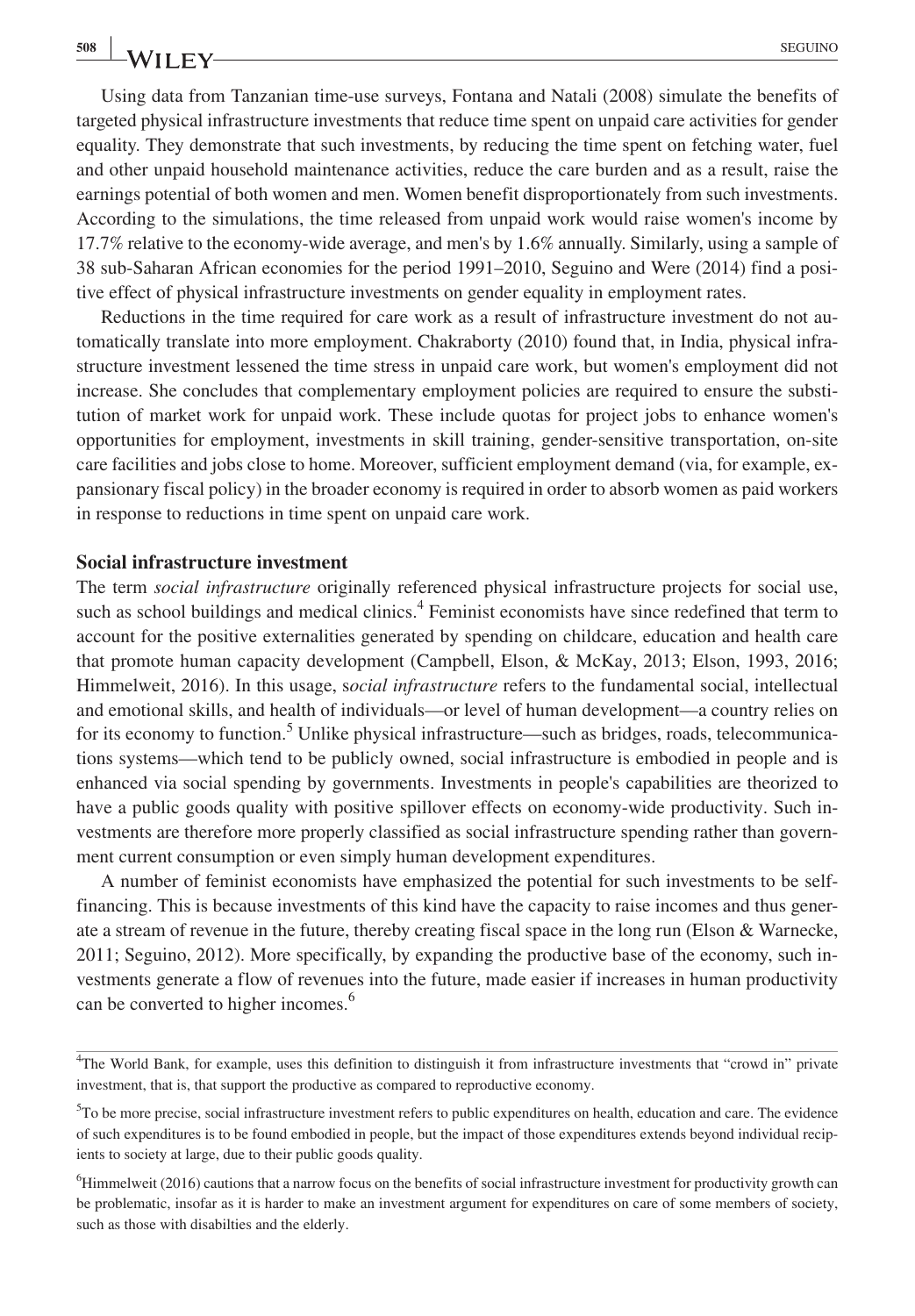Much more empirical work is needed to identify the quantitative impact of such spending on longrun productivity growth. There is, however, already substantial evidence that, if such spending is targeted to address key intergroup inequalities, there will be sizeable beneficial economy-wide effects. Several studies provide evidence that closing the education gap between boys and girls has a positive effect on economic growth (Klasen & Lamanna, 2009; Bandara, 2015). Bandara (2015) finds, for example, that total annual output losses due to gender gaps in effective labour (the combined effect of inequality in education and labour market productivity) could exceed \$60 billion for sub-Saharan Africa.

There are several explanations for the positive growth effect of closing these gaps. Underinvestment in female education, female exclusion from jobs, and job segregation, result in selection distortion, reducing the efficiency of such investments. In addition to the direct productivity effects of closing educational gaps, more education for women makes it easier for them to control their fertility and to spend time in the paid labour market (in economic terms, more education raises the opportunity cost of care work). An additional economy-wide effect is that, with more education and lower fertility, there are typically more resources available to invest in each child and a positive effect on the quality of the future labour supply.

Social infrastructure spending can promote gender equality in employment in another important way. Because of the gender division of labour with women more likely to be employed in social service activities or the paid care sector of the economy, public spending in this area can narrow gender employment gaps. Several recent studies quantify the differential effect of public sector spending on social as compared to physical infrastructure. İlkkaracan et al. (2015) investigate the potential employment effects of a 20 billion Turkish lira expenditure on childcare centres and preschools versus public infrastructure and housing (the construction sector). They find that, while employment in the construction sector would increase by 290,000 (of which 6% would go to women), the same amount invested in childcare and preschool would generate 719,000 new jobs, of which 73% would go to women.

Similarly, Antonopoulos et al. (2011) present simulation results to show that, for the US, investment in social service delivery sectors—early childhood development and home-based health care creates twice as many jobs as the same level of expenditures on physical infrastructure (which creates jobs in construction and energy). The authors find that those jobs are more effective at reaching disadvantaged workers and people from poor households with lower educational attainment. In sum, in terms of efficiency per dollar spent, social infrastructure spending is likely to have a larger job multiplier and greater effect on gender employment gaps.<sup>7</sup>

#### **Countercyclical, full employment and other policies**

For several decades after the Great Depression, Keynesian demand-management policies had been routinely employed by governments of a wide array of political leanings—until the 1970s. Those policies entailed "leaning against the wind." During economic downturns, governments increased spending on goods and services (or cut taxes) to soften the blow of unemployment and recession. Conversely, government spending would be cut during inflationary periods when the source of the problem was deemed to be business and household spending that exceeded the ability of the economy to produce. During the former periods, government budget deficits build up and, during the latter, surpluses amass, resulting in a relatively balanced national budget over the medium or long term.

For the achievement of gender equality and women's empowerment, a return to these countercyclical policies is needed on a global scale, and more generally gender-aware demand-led growth policies (Onaran, 2017). Industrialized economies typically are more able to adopt such policies as evidenced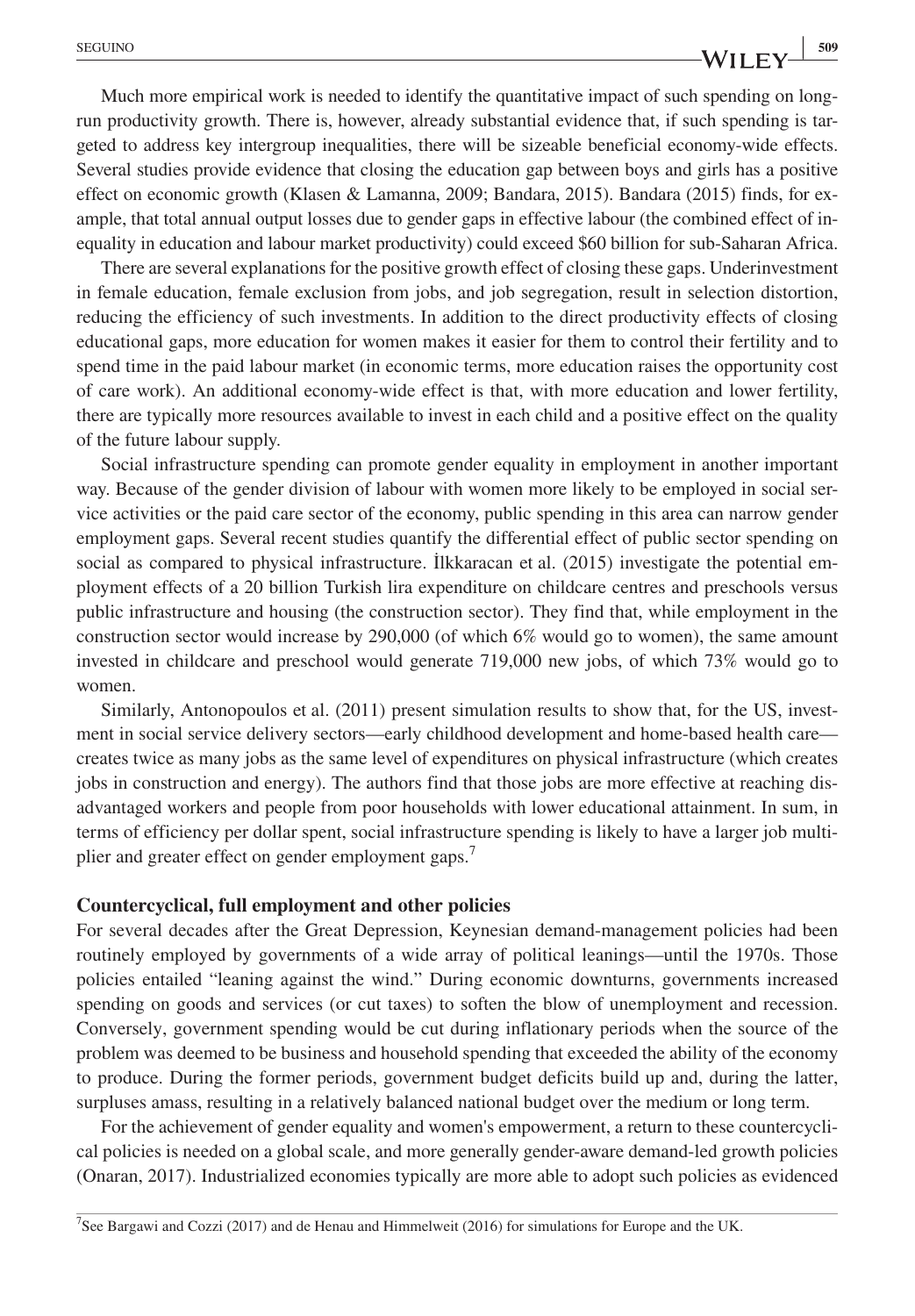during the Great Recession. That is, they tend to have greater fiscal space—the ability to borrow in order to deficit spend—due to their credibility with lenders.<sup>8</sup>

As noted above, the parameters of fiscal space to borrow and spend merit reconsideration, given the long-term effects of economic stagnation and unemployment. Long-term unemployment both contributes to skills erosion and also has negative psychological effects that harm worker productivity (Darity & Goldsmith, 1996). Women's unemployment has additional negative macroeconomic effects. Studies document the impact of a mother's poverty and depression on early childhood development (Agénor et al., 2010). At the macro level, then, sustained unemployment leads to *hysteresis* (Ball, 2014; Fatás & Summers, 2015). This underscores that unemployment is not a transitory problem when it persists for so long that it reduces labour productivity.

The adverse consequences of prolonged unemployment highlight the link between full employment policies and longer-run growth and development. Government expenditures to stimulate demand and full employment can be at least partially, if not fully, self-financing if we consider a longer time horizon. Economists and policy-makers have not typically thought about the gender effects of countercyclical or full employment policies—but they should. Evidence suggests that in many countries, women and racial/ethnic subordinate groups are at the back of the job queue during economic downturns, making strategies to promote full employment part of the toolkit to achieve gender equality (Seguino, 2003; Couch & Fairlie, 2010).

## **2.2** | **Employer of last resort (ELR) Programmes**

ELR programmes are another means to promote full employment and, at the same time, reduce gender conflict over scarce jobs. The ELR is a type of government-funded programme that employs all the jobless who are ready, willing and able to work in a public sector project at a base wage. This programme would eliminate unemployment by hiring any workers who apply, regardless of their work experience, skill background, race, age or gender. ELR programmes act as a buffer stock and can be used to prevent deskilling and to strategically invest in infrastructure. During recessions, ELR employment rises as the private sector sheds workers. During economic expansions, ELR employment rolls decline as workers seek employment in the higher wage private sector (Tcherneva, 2012).

Several countries have adopted ELR-type programmes. Argentina adopted *Plan Jefes y Jefas de Hogares* in 2001 after the financial meltdown to deal with the subsequent economic fallout (UN Women, 2015). The plan offers a job opportunity to unemployed heads of households in a community project. The programme was federally funded but locally administered, and reduced unemployment by about 2.5 percentage points.

In 2005, the Indian government adopted the National Rural Employment Guarantee Act (NREGA). This act establishes a legal job guarantee for 100 days of employment every year to adult members of any rural household willing to do public work (mainly unskilled) at the statutory minimum wage. The overall effect is to improve the incomes of rural people by providing primarily semi-skilled or unskilled work opportunities, whether or not they are below the poverty line. This programme differs from the *Plan Jefes* in Argentina, where only one member of a household was eligible for this work, thus creating gender competition for slots. In India, women's participation rate in the programme is double their participation rate in the casual labour market, and in 2009–2010 they comprised about 48% of those employed by this job guarantee scheme (Dutta, Murgai, Ravallion, & van de Walle, 2012).

<sup>8</sup> That said, the response of many European economies has been to adopt austerity measures in the wake of the global financial crisis (Bargawi et al., 2017).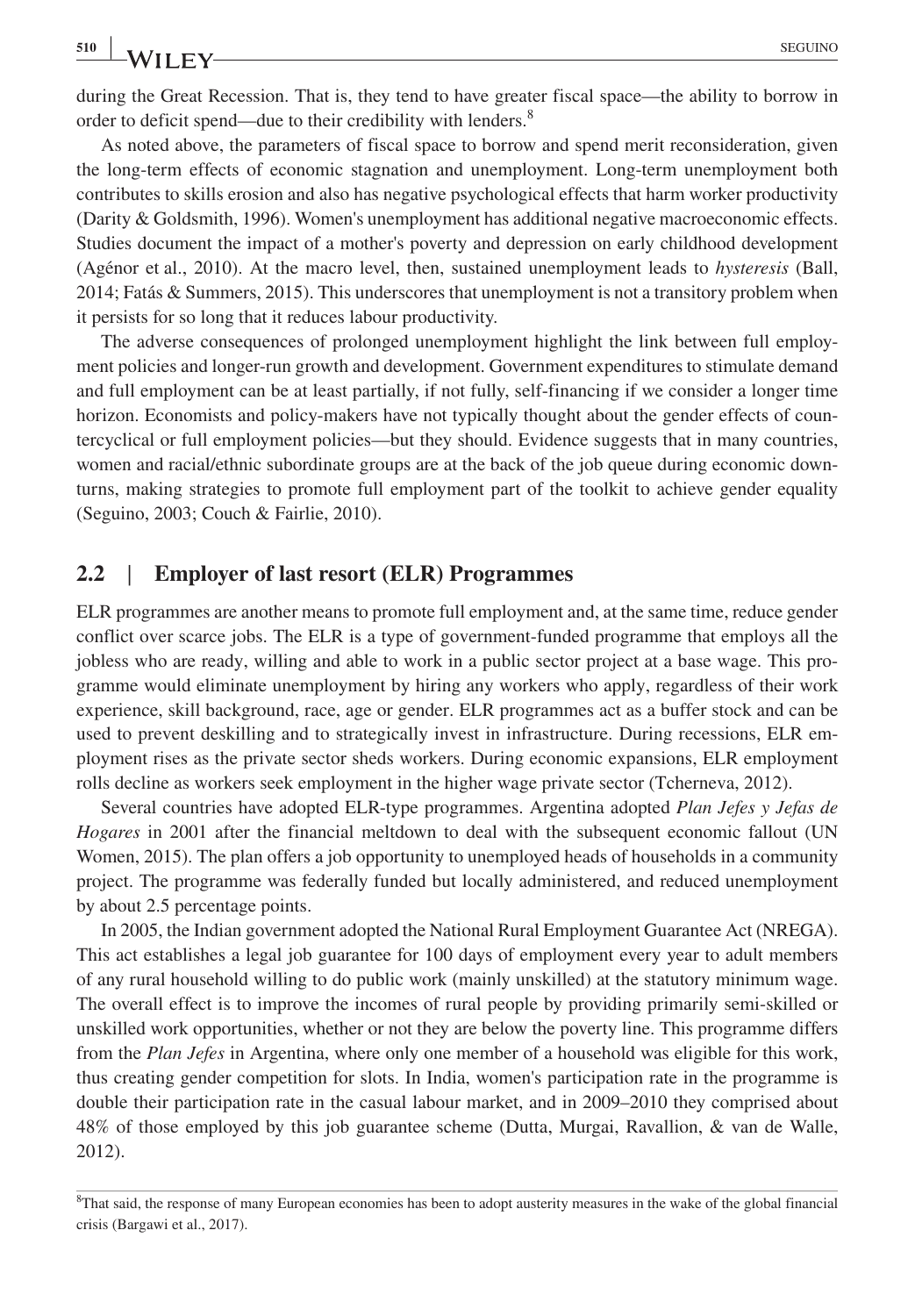## **2.3** | **Spatially-targeted public investment and minimum wages**

Spatially-targeted public investment (for example, to geographic areas where unemployment and poverty rates are high), sectoral policies and affirmative action policies can be used to reach priority groups, such as women workers and farmers. These examples are not new; the key point is that government spending has distributional implications and requires associated policies to ensure equitable outcomes. Low-income agricultural economies, for example, can target public investments that enhance farmers' access to inputs and other resources, thereby raising agricultural productivity. Emerging evidence suggests that relaxing constraints faced by women farmers is particularly beneficial. The Food and Agriculture Organization of the United Nations (FAO) summarizes results of yield studies for sub-Saharan Africa, which find that gender-equitable access to inputs, technology and extension services would increase women farmers' agricultural yields by 20% to 30% (FAO, 2011).<sup>9</sup> This would increase agricultural output in the developing countries for which data are available by an average of 2.5% to 4%.

Gender-sensitive agricultural investment can, as a result, increase domestic food production, lower food prices and reduce reliance on imported food, thus relaxing the balance of payments constraint to growth (Seguino, 2010). The latter suggests the potential for a beneficial demand-side effect (import leakages are attenuated). Of course, public investments that raise agricultural productivity will be beneficial even if not targeted to closing gender gaps. But there is an additional productivity boost derived from targeting women insofar as this improves children's outcomes in the long run. These effects make such investments more affordable because they have an impact on long-run growth and, thus, generate revenues to cover the cost of those investments.

Increases in minimum wages, while they do not solve the problem of job segregation, can contribute to greater gender wage equality, given that women tend to be concentrated in the lowest wage jobs. As a result of the higher consumption rates of low-income groups, higher minimum wages also stimulate aggregate demand and job growth, reducing women's unemployment and offsetting negative effects of higher female wages on female unemployment. Evidence from Latin America's decade of inequality reduction indicates that the gender employment gap was narrowed in the 2000s, in part due to higher minimum wages (Braunstein & Seguino, 2017).

#### **Tax policy**

Two aspects of tax policy are relevant for redressing gender gaps identified in the SDGs—the *distributional impact* and the overall *level of tax revenues*. The *distributional impact* (specifically, the gender incidence*)* of taxation includes both direct (for example, personal income and corporate taxes) and implicit taxes (such as value-added, luxury and fuel taxes). The collection edited by Grown and Valodia (2010) provides an excellent and detailed analysis of gender effects of taxation and the reader is referred to that volume for approaches to such analysis.

It is useful to note that tax inequality may be direct (women and men are explicitly taxed at different rates), but the more frequent scenario is that gender bias is indirect and implicit, related to men's and women's different economic roles and norms. For example, insofar as women are the primary caretakers of families, taxes imposed on the consumption of basic goods will weigh more heavily on women. An example of gender-equalizing indirect taxation is South Africa, where basic food items

<sup>9</sup> An additional constraint faced by women farmers is access to credit due to restrictions on their right to own land, which could otherwise serve as collateral. But even this constraint can be overcome with appropriate monetary policy, a point taken up in more detail below.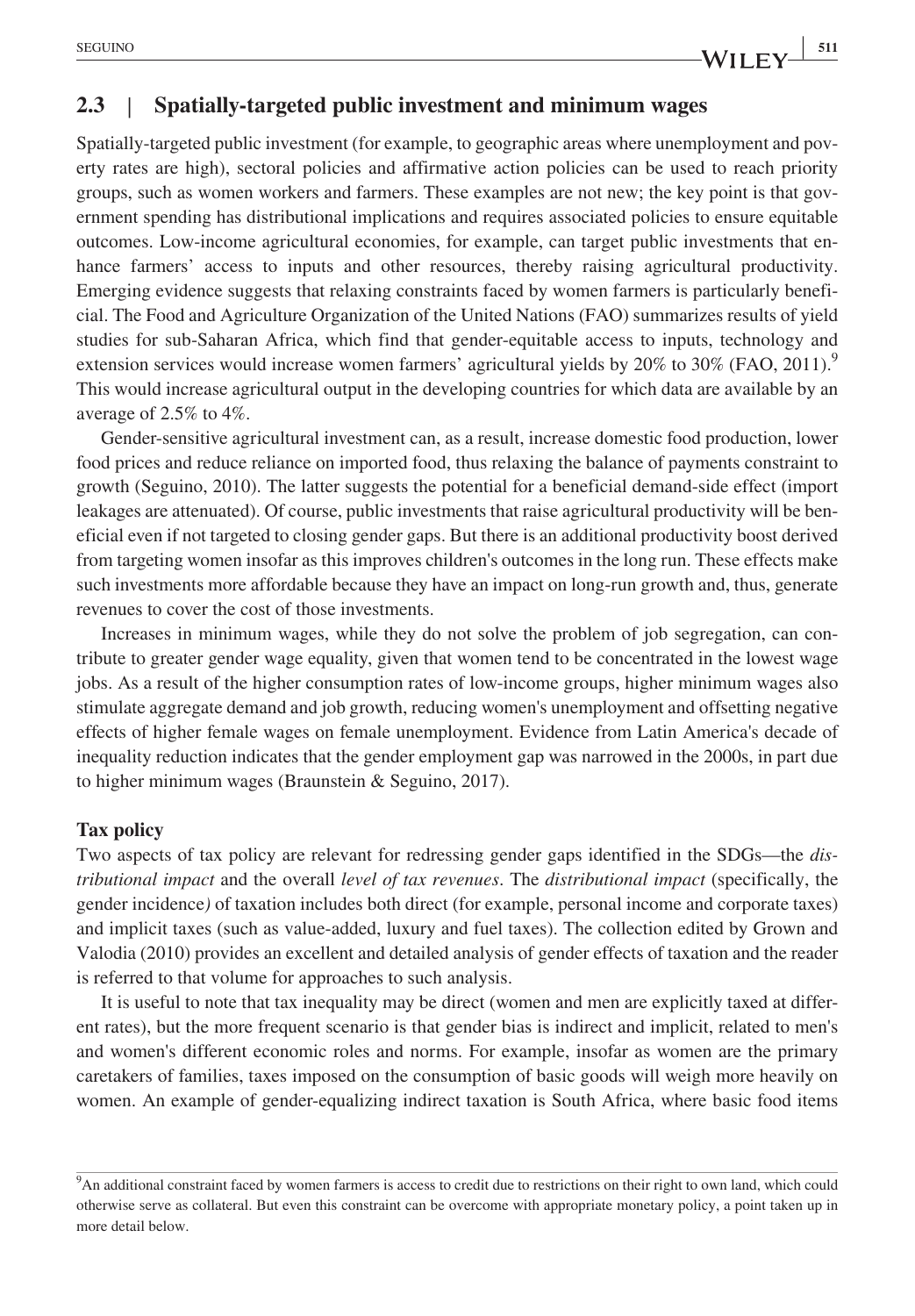**<sup>512</sup> <sup>|</sup>** SEGUINO

and paraffin are zero-rated (there are no taxes on these items) in contrast to high taxes on alcohol and tobacco (Casale, 2012).

Tax codes may also reflect bias in the taxation of assets. Exemptions for mortgage interest payments, for instance, or dividend payments on stocks, disproportionately benefit men. With regard to direct income taxes, the gender impact depends on the effect of joint or individual filing. Joint filing may lead to higher marginal tax rates on women's income, even though they earn less than men, thus discouraging their labour force participation. Examining tax codes with a gender equity lens, then, can provide the foundation for tax code reforms that are gender equalizing. Rather than a one-size-fits-all tax policy approach, country-by-country analysis is required.

The *level of taxes* supports the ability of governments to reallocate pooled resources in ways to promote gender equality goals. In framing the financial costs of gender equality, it is again useful to underscore that some expenditures are actually investments because they increase output and incomes (Himmelweit, 2016). Through taxation and expenditure on appropriate gender targets, the increased income yields a payback for many years into the future, such that these expenditures at least partially, if not fully, pay for themselves eventually.

A challenge, then, is to identify appropriate sources and levels of taxation as one of the means to generate the financial resources for gender-equalizing public investment. Reflections on the potential for increased taxation as a revenue source to fund public investments are often conveyed with a sense of pessimism due to perceptions of scarcity. Scarcity, however, is in good part a social and political construction, based on years of globalization and neoliberal macroeconomic policies that have led to a decline in tax rates on the wealthiest and on capital. In many countries, the progressivity of taxation has declined, leading to budget cuts and/or higher tax rates on lower income groups.

The impact has been a decline in tax rates on capital. Decreases have been substantial. Average global corporate income tax rates (direct and indirect) have fallen from 38.0% in 1993 to 24.3% in  $2017$  (KPMG,  $2014$ ,  $2017$ ).<sup>10</sup> As Rodrik (1997) has noted, this has meant that the immobile factor of production—labour—increasingly bears the tax burden. This, coupled with the declining wage share of national income, has led to downward pressure on public spending, creating a fiscal squeeze. This squeeze on revenues has significant negative implications for the ability of countries to fund policies and programmes that promote gender equity.

Macro-level policies that manage capital flows and foreign direct investment can reduce the "threat effect" of capital flight or firm relocation, permitting higher rates of taxation. This will offset revenue losses from tax holidays and other tax favours granted by governments in order to attract foreign direct investment. This discussion highlights that the most significant challenges that governments face in collecting taxes from corporations and the wealthy are associated with the liberalization of cross-border financial flows. Estimates of the value of tax revenue losses due to corporate tax avoidance (resulting from, for example, transfer pricing and capital flight) is estimated to be in the range of \$217–\$692 billion annually (Center for Economic and Social Rights & Christian Aid, 2014). These challenges operate in an environment in which international governmental co-operation is institutionally lagging. The lag can in part be explained by governmental tax competition to attract much-needed investment.

Two other tax proposals have emerged to increase revenues collected from the financial sector—a financial transactions tax (FTT) and a currency transactions tax (CTT). FTTs are simply taxes imposed on the purchase and sale of financial securities. Taxes on financial transactions are not new. For

<sup>&</sup>lt;sup>10</sup>These are statutory rates, or the base rate applied on all profits. Tax adjustments may be applied such that the effective tax rate differs from (and is lower than) the statutory rate. To take the US as an example, although the statutory tax rate in 2010 was 39.1%, the effective tax rate after deductions was 24.1% (KPMG, 2010).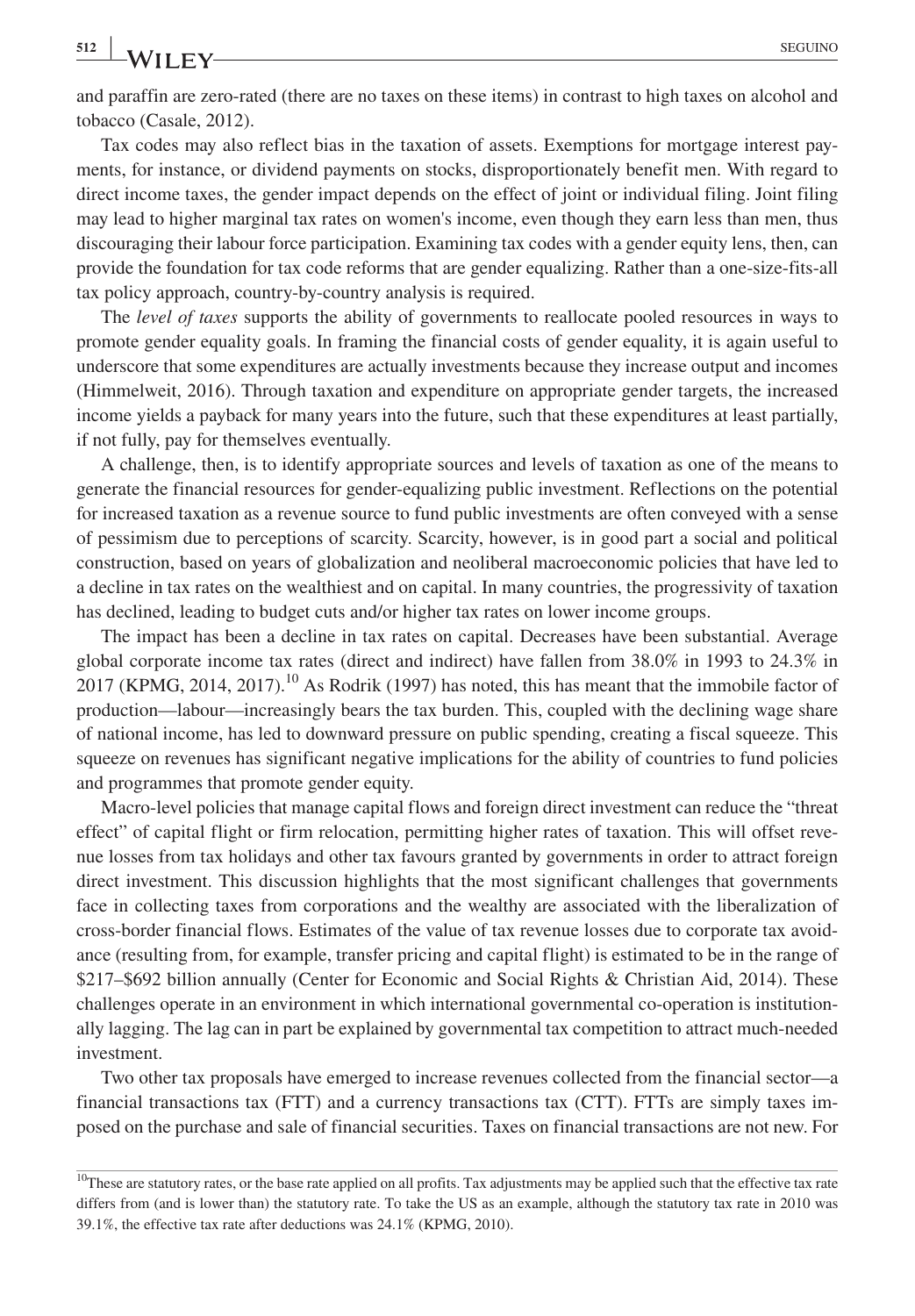**1.513 1.513 1.513 1.513 1.513 1.513 1.513 1.513 1.513 1.513 1.513 1.513 1.513 1.513 1.513 1.513 1.513 1.513 1.513 1.513 1.513 1.513 1.513 1.513 1.513 1.513 1.513 1.513** 

example, the US imposed a stock transactions tax from 1914 to 1965, and this type of tax is currently about to be resuscitated in Europe. France adopted an FTT in 2012, and although the details are not yet finalized, 11 European countries have agreed to tax equities at a rate of 0.10% (and derivatives at a rate of 0.01%) with an annual predicted yield of  $$100 billion<sup>11</sup>$  (Burman et al., 2015). The Center for Economic and Social Rights and Christian Aid (2014) estimate the resource yield from an FTT across major financial sectors to vary from \$70 billion to \$661 billion a year.

The CTT is a tax on currency exchanges. The foreign exchange market is the largest market in the world, with an estimated \$5 trillion of foreign exchange traded per day. Only a small percentage of currency exchanges are to finance international trade. Exchange rate speculation accounts for the overwhelming bulk of global currency market trading (UNCTAD, 2010; Bank of International Settlements, 2016). Tax rates proposed on CTTs are similar in magnitude to those on FTTs, and estimates of revenue generation vary as widely.

The speculative character of the bulk of financial and currency transactions creates several macrolevel problems. First, such transactions tend to be focused on short-term gains rather than long-term productive investment. Second, speculative activity has harmful destabilizing effects on the real economy, contributing to volatility, financial crisis and, as a result, crises in the real economy in terms of lost output, unemployment and economic insecurity that weighs most heavily on households with low incomes and few assets—notably women.<sup>12</sup>

A second channel by which trading in financial instruments and currency produces social costs is the higher level of foreign exchange reserves that countries have been forced to hold to self-insure against speculative attacks on their currency. According to Rodrik (2006), the opportunity cost of those reserves is roughly 1% of gross domestic product (GDP). Hence, any analysis of the costs and benefits of such taxes would have to factor in the cost of reserves, as well as the impacts on volatility and crisis on households, especially those with few assets with which to smooth income.

Some have been sceptical that countries would agree to FTTs or CTTs. Since the 2008 Great Recession, sentiments have changed, however. The significant taxpayer resources devoted to financial sector bailouts have led to heightened sentiment that this sector is not paying its fair share of taxes. The rising share of rentier income in recent years, contributing as it does to global inequality and economic instability with substantial costs in terms of human development, make these taxes an appropriate source of revenue.

Rich countries would generate the bulk of the tax revenues and, more generally, the taxes would be highly progressive and, in essence, act as a sales tax. The question arises as to how the revenue from a multilateral tax should be distributed. This is a concern since financial activity tends to concentrate in certain developed country locations such as New York and London. Those financial centres will have greater capacity to raise revenue with a CTT than others. A multinational agreement on how to apportion these revenues would be required, if they were to be allocated to respond to global development challenges of inequality and, in particular, gender inequality. In earlier debates on this topic in the 1980s and 1990s, a variety of proposals as to how to administer and distribute the proceeds of a CTT were advanced (Griffith-Jones, 1996). Were there traction for this idea today, a portion of such revenues could be earmarked for investments that promote global progress on gender equality.

As set out above, the design of FTTs and CTTs continues to be debated. A first step in adopting such taxes is to reach sufficient global consensus that they are macroeconomically salutary and, from

<sup>&</sup>lt;sup>11</sup>A number of other countries have FTTs, typically on stocks, including Australia, China, India, Italy, South Korea and the United Kingdom. Most rates are in the range of 0.1% to 0.3%, but are as high as 0.6% in Argentina (Burman et al., 2015).

 $12$ These effects were present in the Mexican crisis in 1994, the Asian financial crisis of 1997–1998, with contagion effects on Russia (1998) and Brazil (1999), as well as crises in Turkey (2000) and Argentina (2001).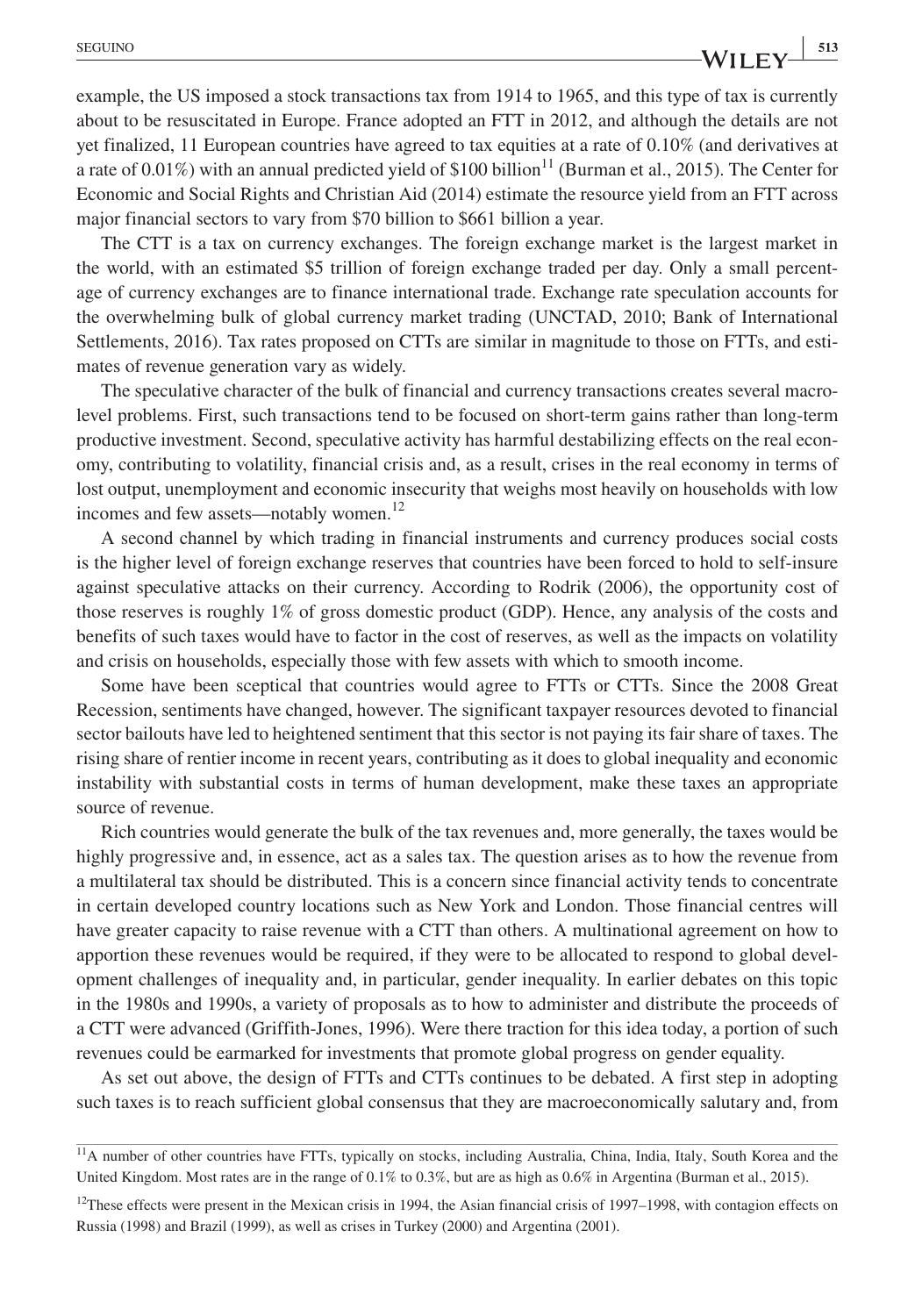a justice standpoint, lead to a fairer sharing of tax burdens in a way that contributes to equity. An attractive feature of these taxes is that financial and currency speculators can avoid the tax by reducing their transactions, a response that would have socially beneficial effects on families, especially lowand middle-income families, as well as women. Indeed, these taxes are similar to pollution taxes in the sense that they discourage a behaviour that can have negative social effects whose cost is not captured in the existing cost of trading, and in any case, is not fully borne by trading parties.

## **3** | **A RETHINKING OF FISCAL SPACE: THE INVESTMENT CHARACTER OF EXPENDITURES GEARED TOWARDS ACHIEVING GENDER EQUALITY**

As the discussion in the previous section underlines, physical and social infrastructure expenditures could help governments finance development for the future by generating increased productive capacity. This potential is more generally acknowledged with regard to physical infrastructure investments. To date, little attention has been given to the ability of social infrastructure spending to create fiscal space by raising the productive capacity of the economy. This may be due to the fact that analysts mistakenly categorize such spending to be for consumption and therefore discretionary, without any feedback effects on labour productivity and thus economic growth (Elson & Warnecke, 2011).

It may be more immediately clear to the reader that spending on *physical infrastructure* has a public goods quality because it produces spillover benefits to society as a whole, with the stream of returns accruing over many years. More concretely, there is ample evidence that physical infrastructure improvements "crowd in" private investment by lowering business costs (Seguino, 2012). Less clearly understood is that some forms of social spending are not only for social welfare or social protection but also improve *social infrastructure*. This is because, by raising labour productivity, such expenditures raise incomes, generating tax revenues with which to pay down the debt incurred to finance the original investment. Just as with physical infrastructure, social infrastructure improvements lower the costs of doing business by raising productivity (Himmelweit, 2016).

Under current fiscal discipline rules, many countries are assumed to lack sufficient fiscal space to undertake public investment. In particular, the degree of space is circumscribed by limits placed on a country's public debt relative to GDP. The current approach to establishing debt ceilings defines fiscal sustainability for the short term, an approach that ignores the interaction between fiscal policy and growth over the longer term. This leads to an underestimation of the long-term payback to fiscal sustainability of public investment that could be debt-financed. Relatedly, current guidelines for assessing fiscal space and sustainability ignore *what* the fiscal space is used for. Most budgets classify current and capital budgets separately, but this distinction is not made when evaluating fiscal deficits. The result is restrictive fiscal targets, and this has led to a decline in public investment/GDP ratios in many countries (Roy, Heuty, & Letouzé, 2009).

The challenge is for governments to reframe their thinking on public expenditures by recognizing the investment character of such expenditures. Some of the benefits are more immediate, but many are evident only in the longer run.<sup>13</sup> The timeframe for generating measurable returns to this type of spending (and thus, in many cases, borrowing) may be as long as five to 10 years. By that time, appropriate public investments will have begun to expand the productive base of the economy, generating (taxable) incomes with which to pay down the debt. So, such investments are both fiscally sound and

 $13$ For a full treatment of this, modelled as an intertemporal budget constraint, see Rodríguez (2009) and Seguino (2012).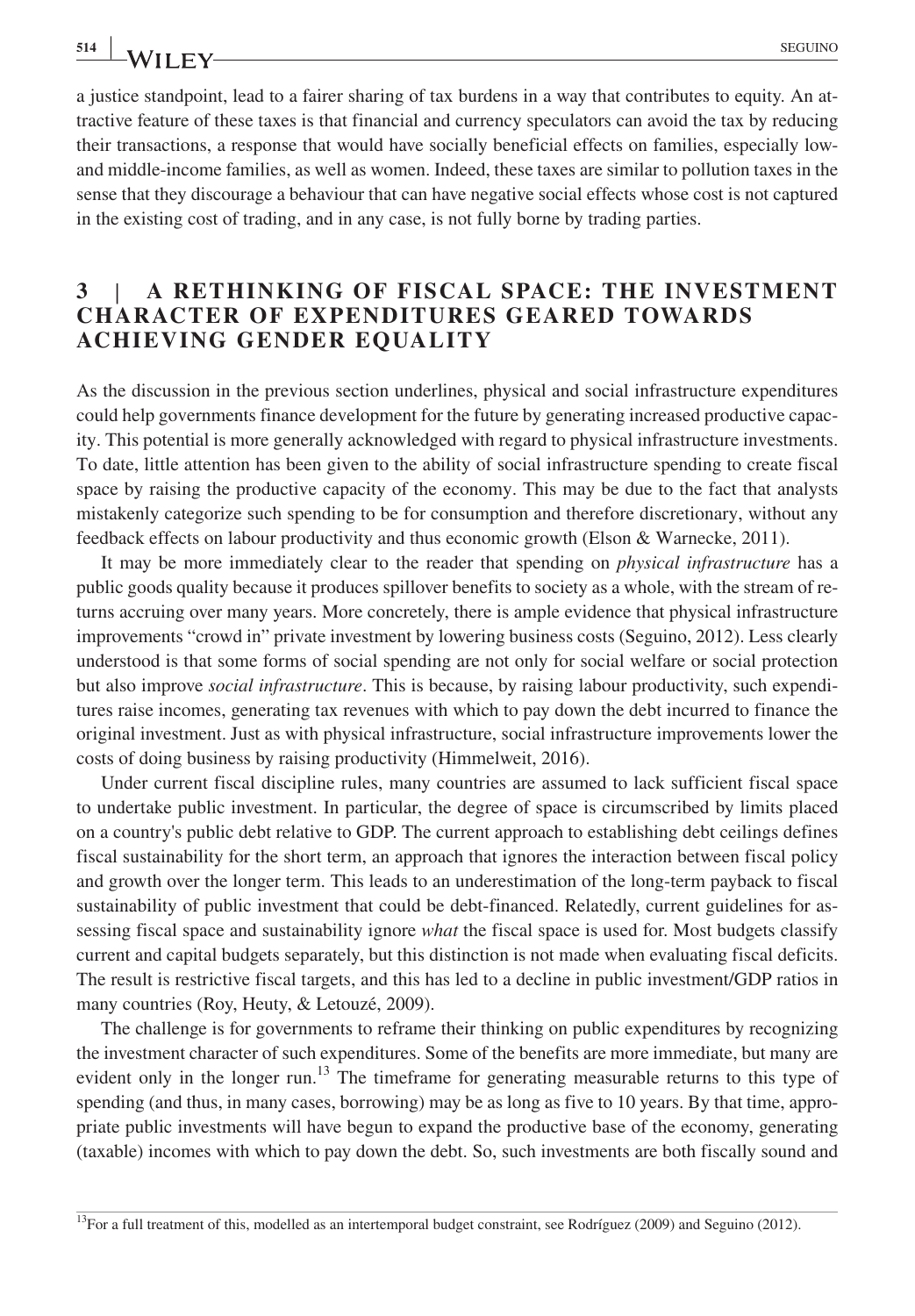**1.515 1.515 1.515 1.515 1.515 1.515 1.515 1.515 1.515 1.515 1.515 1.515 1.515 1.515 1.515 1.515 1.515 1.515 1.515 1.515 1.515 1.515 1.515 1.515 1.515 1.515 1.515 1.515** sustainable. A key factor here is that gender-responsive investment itself *creates* fiscal space by adding

to the productive base of the economy. Even in the shorter run, investments in physical infrastructure have been shown to "crowd in" private investment by directly reducing the costs of doing business (Calderón & Servén, 2004; Bose, Haque, & Osborn, 2007). The evidence shows that better roads, better communications systems, immunization programmes and education all matter for the bottom line.

IMF rules on determining fiscal space are a barrier, insofar as the timeframe in which it evaluates public sector deficits for financial sustainability is typically short- or medium-term, thereby missing the long-run positive effects on income and revenues of such spending (Elson & Warnecke, 2011).<sup>14</sup> The task, then, is to develop alternative criteria for determining the appropriate fiscally sustainable level of public investment that takes into account the long-run economic benefits of such expenditures.

Developing alternative criteria is not enough. Expansion of fiscal space by reconceptualizing the investment character of public expenditures will also require lending institutions to accept these new criteria. To effectively make the rigorous case for the ability of expenditures that promote gender equality in other domains (for example, spending on health and other care expenditures) to expand medium- and long-run fiscal space will require more focused empirical research.<sup>15</sup> Funding targeted research on the payback of gender equality investments is pivotal to expanding the discourse and consensus on fiscal space.

## **4** | **MONETARY POLICY TO PROMOTE SUSTAINABILITY AND GENDER EQUALITY**

## **Inflation targeting**

Central banks have the potential to play an important role in promoting gender equality through their ability to influence credit availability. This can stimulate job growth and increase access to productive assets for women entrepreneurs and farmers. Central bank tools to reduce destabilizing cross-border capital movements can limit macroeconomic volatility and help to avoid economic crises that undermine the goal of secure livelihoods. Despite this potential, over the past two decades, central banks have narrowed the focus of their policy interventions to almost exclusively emphasize low inflation. At the same time, and perhaps because of their more limited monetary policy goals, they have also restricted their use of monetary policy tools that could help to achieve gender equality.

During this time, inflation targeting (*IT*) has gradually become the dominant monetary policy prescription for developing and developed countries alike. *IT* focuses on maintaining a low level of inflation, often in the single digits, to the exclusion of other important objectives such as employment generation, investment promotion, or poverty reduction. *IT* central banks adopt a single policy tool, the policy interest rate. As inflation rates approach the target set by the central bank, the policy rate is raised, putting upward pressure on commercial lending rates, reducing business spending and, as a

<sup>&</sup>lt;sup>14</sup>The timeframe the International Monetary Fund (IMF) uses to assess fiscal space is not the only impediment to incorporating feminist economics' insights on this issue. Macro models on which the IMF relies to conduct "stress" tests are not gendered that is, they do not reflect the most recent research on the macroeconomic effects of greater gender equality, making it impossible to account for the potential for care and other investments to be self-financing.

<sup>&</sup>lt;sup>15</sup>With regard to gender equality, as noted previously, several studies demonstrate significant and substantial positive growth effects of gender equality in education (Klasen & Lamanna, 2009; Bandara, 2015; Cuberes & Teignier, 2016).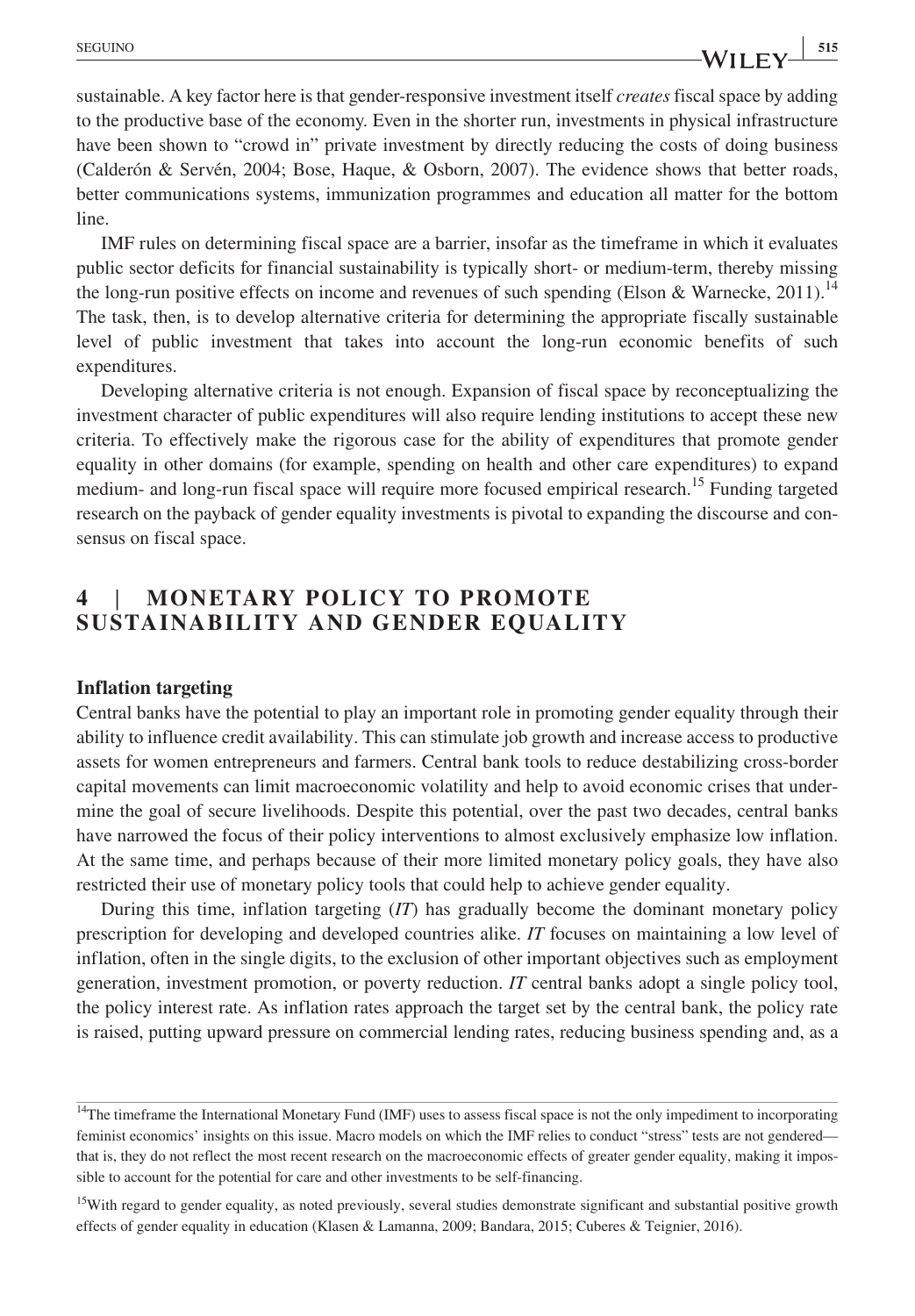result, and contributing to economic slowdown and higher unemployment. The effect of *IT* policies, then, is to reduce aggregate demand, with several deleterious effects.

First, *IT* misses the dominant sources of inflation in many countries, which are often related to supply-side pressures—for example, low productivity due to ill health and lack of education, HIV/ AIDS and other public health crises, agricultural shocks, energy costs and poor infrastructure. Second, *IT* is deflationary—that is, it leads to slower GDP and employment growth and dampens private investment. Because it also slows growth, tax revenues fall, making it even more difficult to finance growth-stimulating public investments in physical and social infrastructure. Third, *IT* contributes to growing inequality. As inflation falls and nominal interest rates rise, the real rate of return on financial investments rises. Evidence indicates that rentier income (income derived from wealth holdings as a share of national incomes) has been rising since the 1980s (Epstein, Grabel, & Jomo, 2004). This produces both a demand-side problem (aggregate demand falls due to the lower marginal propensity to consume of the wealthy), and it squeezes the incomes and thus consumption of lower income groups as well as their ability to invest in productivity-enhancing expenditures such as on their health and their children's education. Finally, *IT* policies, by raising interest rates, attract capital inflows due to the higher rate of return on financial assets, leading to currency appreciation and downward pressure on exports, growth, and jobs—with gendered effects.

Adherents to *IT* argue that while the short-term effects are painful, inflation is worse. This view is based on the premise that workers, observing price increases, accentuate their demands for higher pay, triggering an inflationary spiral. IT is meant to harness inflationary expectations and avoid such a spiral. *IT* adherents theorize low inflation will stimulate investment and output growth in the medium to long term. Thus, it is assumed that unemployment costs as a result of higher interest rates and slower growth are only temporary.

With more than 25 years of IT experience globally, enough evidence has accumulated to evaluate the effects of this policy stance. Some research shows that countries that have adopted *IT* have experienced reductions in inflation (Mishkin & Schmidt-Hebbel, 2007). Of course, inflation itself is not the end goal; employment, growth and development are. There, the record suggests *IT* has not achieved its goals.

A number of studies indicate that *IT* central banks do not reduce inflation at any lower cost than other countries' central banks in terms of job and output losses (Bernanke, Lauback, Mishkin, & Posen, 1999; Epstein & Yeldan, 2009). Moreover, there is growing evidence that IT increases inequality in job access, with disparate effects by race and gender (Rodgers, 2008; Braunstein & Heintz, 2008; Seguino & Heintz, 2012).

This is not to suggest that inflation should be ignored. Rather, the question is what the appropriate target should be. A common argument from *IT* adherents is that in order to prevent the harmful effects of inflation on long-run growth, inflation should be in the low single digits. Research on the relationship between inflation and growth shows, however, that much higher levels of inflation are consistent with growth. An early study by World Bank economist Michael Bruno (1995) found that growth increased as inflation rose up to the 15% to 20% range in a sample of 127 countries. A subsequent paper co-authored by Bruno and Easterly (1998) yielded empirical evidence that growth rates only declined when inflation exceeded 40%.

More recent studies find that the turning point at which inflation harms growth is much higher than the inflation targets in most developing countries. Pollin and Zhu (2006), for example, found that an inflation rate up to 15% to 18% is associated with moderate growth gains, after which growth declines. Anwar and Islam (2011) explore the inflation-growth trade-off for developing economies and obtain similar ranges of acceptable inflation rates that are growth-stimulating rather than growth-inhibiting. These rates are substantially lower than the inflation targets set in a number of developing countries,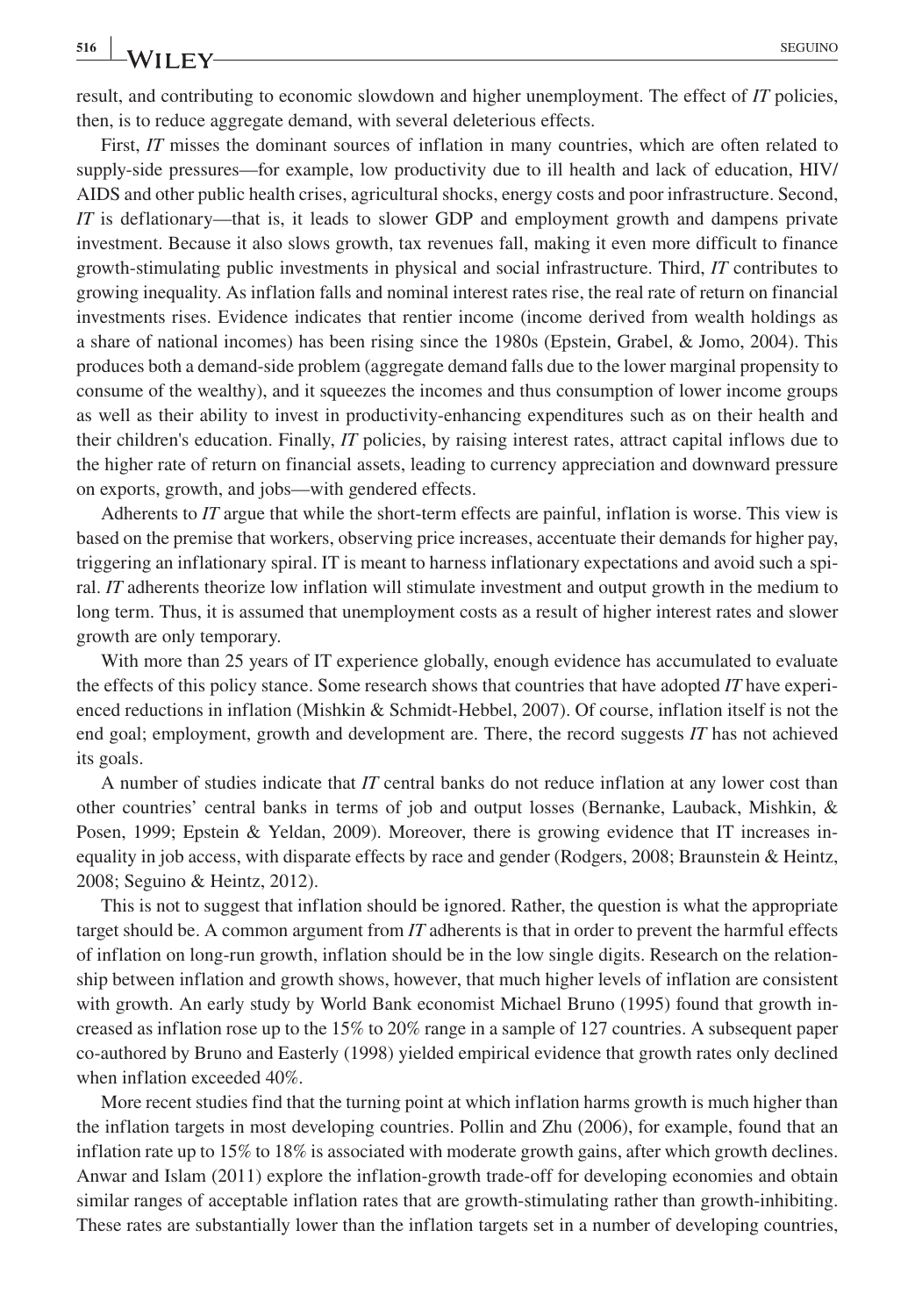which frequently lie between 3% and 6% (Epstein & Yeldan, 2009). By raising the target inflation rate, central banks could allow real interest rates to fall, thus stimulating output and growth, and generating revenues to fund infrastructure spending and employment growth. Well-targeted spending (on physical and social infrastructure) can promote gender employment equality.

It is worth reiterating that monetary policy has not typically been seen as a means to promote gender equality. Monetary policy, however, is not gender neutral. The monetary policy tool rightfully should be part of the toolkit of any government that desires to address systemic gender inequality. Clearly, such an approach would require central banks to expand beyond an exclusive focus on inflation and to articulate additional targets in addition to a (higher) inflation target. One approach that is particularly useful for promoting gender equality is what might be called the "real" targeting approach to monetary policy. The targets should be linked to the real economy (rather than simply monetary targets). In this approach, central banks would adopt country-appropriate targets such as employment growth, gender equality in employment, improved incomes for women farmers, investment promotion and structural change, subject to an inflation constraint (Epstein, 2007). The shift in policy framework would require the central bank to design new tools and to rediscover old tools used by developed economies as well as East Asian economies.<sup>16</sup>

#### **Alternative central bank tools**

The implicit assumption in the development and use of new tools is that there are economy-wide benefits to discretionary policy interventions, and that decentralized private markets can and do generate sub-optimal outcomes which can be improved upon. A tool central banks could use to meet their now multiple targets in addition to the short-term interest rate is asset-based reserve requirements (ARRs). ARRs would require private banks to hold a certain proportion of their loans in designated high-priority areas or else hold the same proportion of their total assets in non-interest bearing reserve accounts. This system would incentivize but not require banks to lend in priority areas, given that they would incur a cost of holding reserves in reserve accounts that do not pay interest. This is a flexible method for directing credit to priority areas. Private banks would still be responsible for determining the creditworthiness of borrowers and thus retain a great deal of autonomy in lending practices.

The ability to qualify as creditworthy is a major roadblock for women borrowers, such as farmers, or for small- and medium-sized firms. Thus, even with the use of ARRs, governments must adopt additional tools to expand access to credit for women entrepreneurs and farmers. One approach is for the central bank to offer loan guarantees for targeted groups. Again, the private sector would provide the bulk of credit, but it would be characterized by low interest rates leveraged with government loan guarantees. Governments would guarantee a certain percentage of loans extended to priority areas, thereby reducing a bank's risk exposure and lowering the cost of lending to borrowers. These loan guarantees substitute for collateral, leveraging access to credit and potentially bringing informal sector businesses into the formal sector. Credit could also be directed to large-scale businesses that can demonstrate their ability to promote significant increases in employment relative to their total spending.

These are neither new nor radical approaches. At a time when economists were seeking to explain the rapid growth of East Asian economies, Amsden (2001) identified the importance of central bank mechanisms that promote medium- and long-term investment in late industrializing countries, supported by central bank policy tools to achieve this goal. Credit allocation policies were extensively

<sup>&</sup>lt;sup>16</sup>See, for example, Amsden (1992), who noted the role of central banks in allocating subsidized credit to strategic sectors of the economy, with national governments requiring a quid pro quo in the sense that recipient firms were required to meet clear targets in return for such subsidies.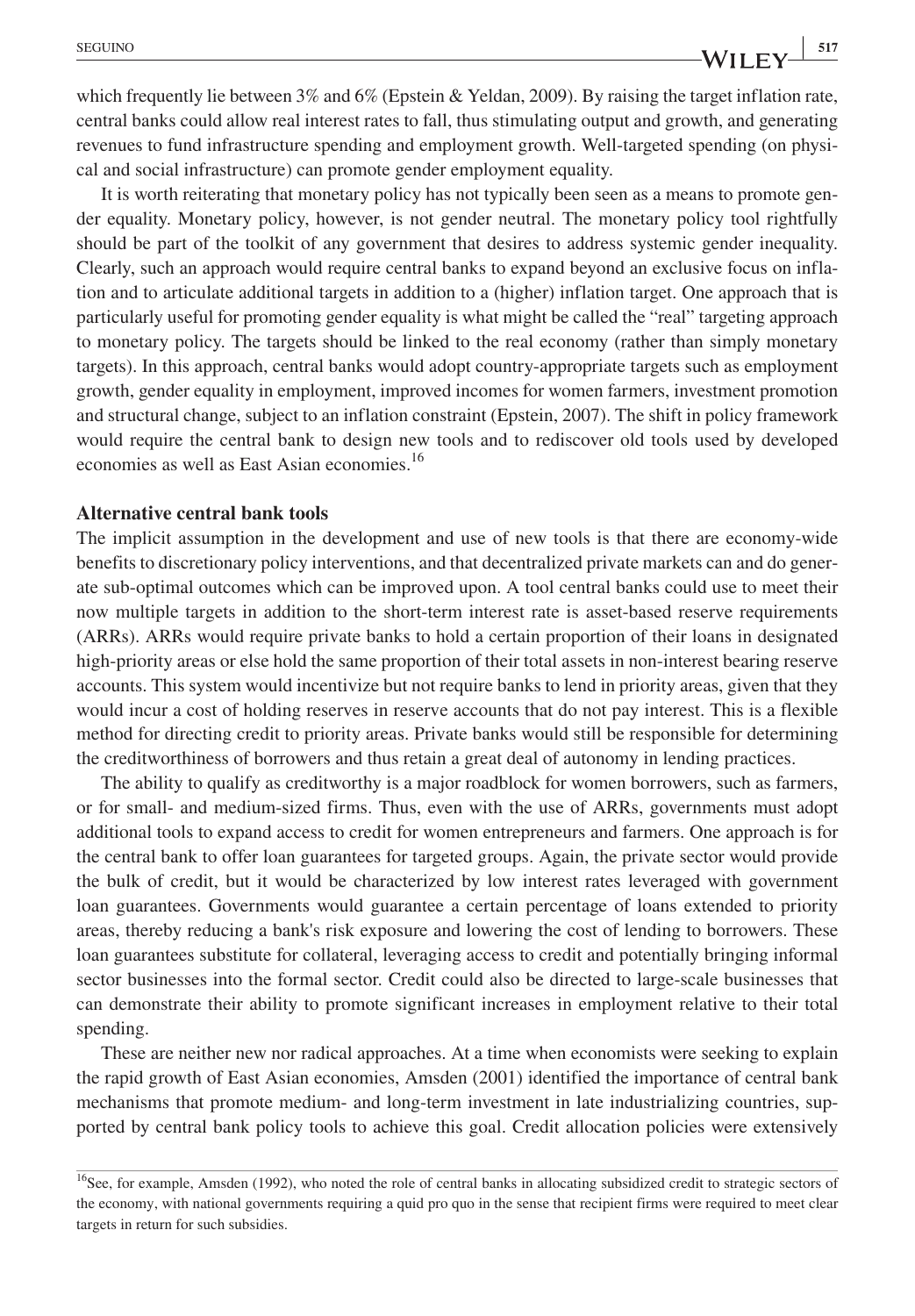adopted, and included selective credit targeted to strategic sectors and support for specialized credit institutions to meet diverse credit needs. The central bank's role in enabling long-term productive investment, coupled with targeting subsidized credit to strategic sectors, is credited with the rapid growth of manufacturing and overall economic growth in these economies. This occurred during a period of time in which central banks worked with governments to promote economic development. That is, fiscal and monetary policies were co-ordinated.

Epstein (2015) describes policies adopted in recent years by developing country central banks that have expanded focus beyond inflation to economic development and employment growth, both key to promoting gender equality. The Central Bank of Bangladesh, for example, has developed policies to provide subsidized credit to small business, improve renewable energy use in agriculture, and increase assets for small farmers. In 2012, Argentina's parliament approved a new charter for the central bank that allows it to provide funds for domestic banks and other institutions involved in long-term financing of productive investment. This approach strongly mirrors not only that of late industrializers but also that of the early history of central banking in the US and UK, as well as the more recent innovation in policy tools used by developed country banks in the wake of the 2008 crisis (IMF, 2013).

This discussion highlights that monetary policy's strength lies in its employment generation possibilities in the context of high unemployment and gender job competition, as well as its ability to overcome asset inequality, whether in the form of land title or other forms of wealth that serve as collateral. Inclusive monetary policy cannot be unanchored, however. To be effective, it must be co-ordinated with public investment goals. To the extent that public investment reduces inflationary pressures, central banks can afford to lower interest rates, in turn making it less costly for governments to finance public investment.

#### **Capital management techniques**

There is a good deal of evidence that financial liberalization has not brought with it the touted benefits of increased investment in developing countries and portfolio diversification that would reduce instability in financial markets and the real economy. On the contrary, financial liberalization appears to have had a deflationary effect that has reduced GDP and employment growth, hindering development and limiting resources to promote gender equality (Elson & Cagatay, 2000; Ghosh, 2005). It is useful to trace the negative effects of unregulated capital flows on the macroeconomy. This is an important exercise because their widespread effects are not immediately obvious if we only consider the impact on investment.

First, as noted above, wealth holders prefer low rates of inflation. Low inflation ensures that inflation-adjusted returns on investment (the rate of return on the investment less the inflation rate) are high, which is equivalent to saying profits derived from owning money rise.<sup>17</sup> As a result, when finance is deregulated, countries competing to attract the pool of global capital are forced to take steps to quell fears of inflation (even if those fears are irrational). As noted, to do this, many central banks adopted inflation-targeting policies, reducing their flexibility to use monetary policy to ensure adequate levels of employment.

As an alternative, capital management techniques can and have been adopted to control destabilizing flows of "hot money" and maintain more stable, competitive exchange rates that expand the space to adopt expansionary monetary policies. The benefits include a reduction of macroeconomic volatility and exchange rate volatility (and thus economic insecurity), and the ability to free up reserves held by governments to insure against a financial crisis or external shocks. Although capital management

<sup>17</sup>Economists call profits obtained from holding wealth "rentier" income, rentiers being wealth holders. Epstein and Jayadev (2005) provide evidence that rentier income has risen substantially in the neoliberal period.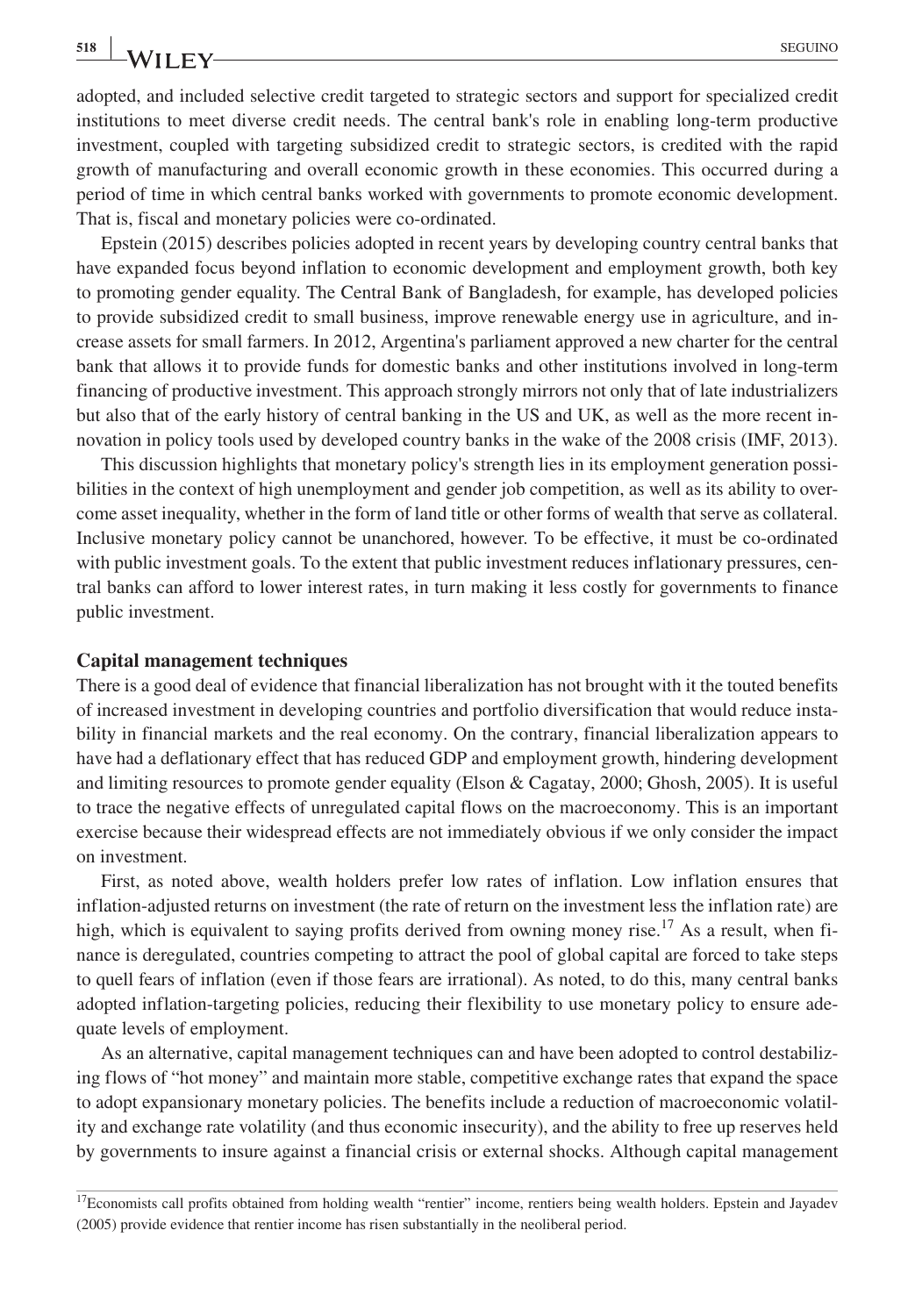techniques had faced objections from the IMF in the past, there has recently been a shift, albeit incomplete and begrudging, on the acceptability of capital controls (Gallagher & Ocampo, 2013).

With regard to reserves, international financial institutions such as the IMF have required countries to maintain larger foreign exchange reserves in order to hedge against crisis from financial panics, bankruptcies and competitive devaluations. Borrowing countries are required to place a significant portion of foreign aid into foreign exchange reserve accounts or use these funds to reduce debt. Reserves held by low-income countries amount to eight months of imports and almost 30% of GDP (Rodrik, 2006). The cost of holding such large reserves is the interest that could be earned from investing funds in higher-yielding financial assets as well as the potential for otherwise foregone public investment to "crowd in" private investments and reduce inequality (Elson & Warnecke, 2011).

Epstein et al. (2004) and Gallagher (2011) review experiences with capital management techniques.18 Tools differ across countries and include reserve requirements on inflows of capital as well as diagnostic tools such as early warning systems that trigger regulation of capital flows. There is no one-size-fits-all toolkit to manage capital flows and the approach to the use of such tools has often been dynamic—that is, countries have flexibly adapted these tools to changes in the internal and external environment.

Rather than an extensive review of these tools, the points here are twofold. First, there is increased policy space to adopt such tools in the wake of the crisis and other negative effects of financial liberalization, as evidenced by the increased openness of the IMF to such controls. The second point is that capital controls are a gender equality issue (Grabel, 2013). Reduced volatility that leads to crisis is key to reducing women's care burden, exhaustion of limited savings and assets during crises and likelihood of being moved to the back of the job queue in response to the unemployment effects of crisis. Moreover, the government revenue sacrificed by holding reserves can be recuperated with controls, with a beneficial effect on public investment. Thus, policy-makers pursuing gender equality would benefit from linking what appear to be gender-neutral macro-level policies to their distributional effects on women and other groups who suffer resource deprivation in stratified societies.

## **5** | **CONCLUSIONS**

In the context of heightened global inequality both within and between countries, in no small measure due to neoliberal policies to promote globalization, the SDGs have now placed the dual global goals of sustainability and equality at centre stage. Gender inequality figures high on the list of types of intergroup inequality that require attention, due to its impact on other forms of inequality. Past approaches to gender equality have focused on the micro-level—education, health care access, support for childcare and access to productive resources. While those initiatives are important, it is clear they are not sufficient. For example, policies to increase women's education and labour force participation will only yield their full benefits with sufficient aggregate demand to generate employment demand. Volatile macroeconomic conditions increase economic vulnerability, a burden that is much greater for those providing caring labour<sup>19</sup> for others. Moreover, the resources to fund gender equality and other sustainability expenditures will be deficient in the absence of macro-level policies that can mobilize societal resources. In short, gender equality and other aspects of sustainability require a supportive macroeconomic environment.

<sup>&</sup>lt;sup>18</sup>The CTTs and FTTs discussed in the previous section on tax policy can be categorized as capital management techniques.

<sup>&</sup>lt;sup>19</sup>Caring labour refers to the work of caring for children, the elderly, and those who are sick. This work involves both emotional care as well as activities that meet fundamental basic needs such as for shelter and food.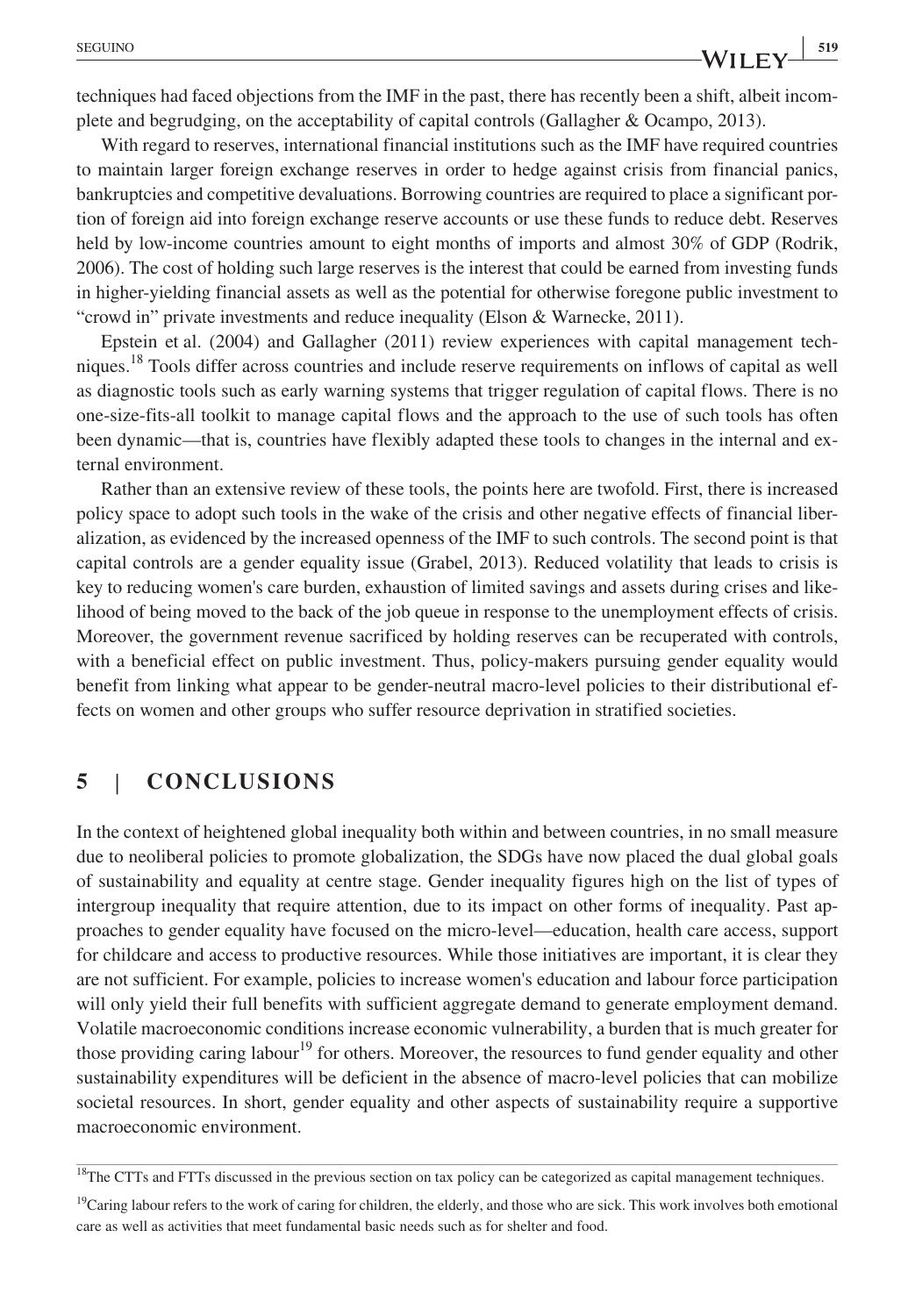This article outlines the implications of feminist and heterodox macroeconomics research for the generation of a supportive macroeconomic environment and resources to promote gender equality. For many gender equality advocates, macroeconomics is a new and unfamiliar policy arena. That said, macroeconomic policy is neither gender- nor class- nor race-neutral in its effects. To advance gender equality, macro policy must be conducted through an equity lens with much more attention to its distributional effects.

Two additional key points are made in this article. Employment (livelihood) improvement should be our central macroeconomic indicator (Nayyar, 2012; Kabeer et al., 2013). Second, financing for gender equality in employment and other domains can be self-sustaining because of the feedback effects from gender equality to economy-wide well-being. To that end, research on gender equality has made clear that gender-equitable livelihoods are required for sustainable development. This entails creating the conditions for women to increase their participation in remunerative work that pays well and is secure. Demand-stimulating macroeconomic policies are required in order to support this goal. Moreover, full employment is a prerequisite to address the problem of male unemployment. This will help to avoid gender conflict, resistance and, in some cases, backlash as more women enter the labour force in a global context in which men's access to paid work has been falling.

Gender-sensitive public expenditures are required in order to support women's access to paid work. Public investment should be directed at expenditures that reduce women's care burden and allow for care to be more equitably shared by the state and men and women. The fiscal space to fund such expenditures requires a reformulation of the way we understand financing for development and gender equality. Financing for gender equality is an investment that yields an income stream in the future, as a result of the beneficial development and growth effects of improvements women's absolute and relative economic well-being. Adopting this approach will require a change in thinking about public finance. While we know that gender equality has beneficial effects on the macroeconomy, in order to develop fiscal space guidelines that reflect this effect, research will be needed to better quantify the macroeconomic payback. Other innovative tools are available to promote gender equality and to finance development. New forms of finance, including taxation of the financial sector with CTTs and FTTs, are viable options.

It is also time for an expansion of monetary policy tools. Monetary policy has been excessively restrictive and ineffective in promoting gender equality and development. A multiplicity of policy tools available to central banks can be adopted rather than reliance on IT and the single tool of policy interest rates. These include capital management techniques, ARRs and loan guarantees in order to overcome women's lack of legal title to assets that could serve as collateral to obtain credit. The review of monetary policy tools here suggests another lesson. Emphasis on low inflation via the policy interest rate is a mismatched tool to address inflationary pressures. Those are best dealt with through targeted fiscal policies in education, health care and investment in strategic sectors, such as agriculture and infrastructure (Calderón & Servén, 2004; Fay, Leipziger, Wodon, & Yepes, 2005; Bayraktar & Moreno-Dodson, 2010). The resulting economic stimulus can generate rising incomes that can pay down public debt incurred to finance the investments. These strategies can also promote green development and growth.

It is worth emphasizing more explicitly that what is proposed here is a partial role-reversal between fiscal and monetary policy. Greater weight should be given to fiscal policy to control inflation and to monetary policy to generate employment growth. Fiscal policy would address inflationary pressures by funding social and physical infrastructure (for roads, research and development in agricultural and industry, irrigation, clean water, HIV/AIDS). Prioritization of investment projects should be gender responsive. Lowering inflationary pressures through public investment leaves more space for expansionary monetary policy and targeted credit allocation that can stimulate employment generation. Key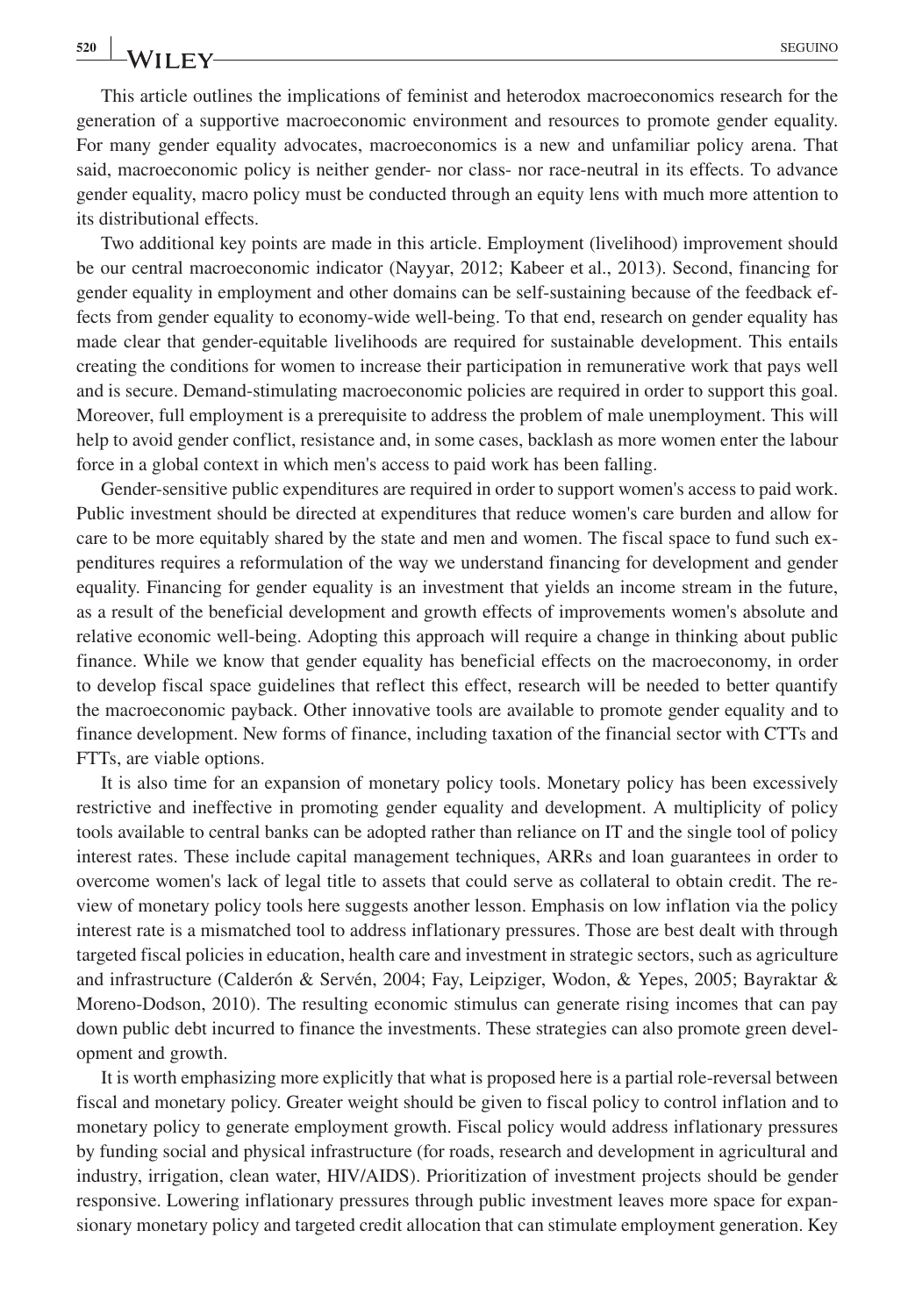to both of these goals is a shift in focus away from IT by central banks and a stranglehold on sensible public sector investment that can expand the productive capacity of an economy.

Some of the macroeconomic policies identified in this article are already benefiting from greater support from key institutions such as the World Bank and IMF, which have begun to focus attention on the benefits of infrastructure investment, albeit with the narrow lens of increasing women's labour force participation. The effects of the global financial crisis have created some space for considering alternative strategies to promoting equality. There is less agreement on the benefits of a number of policies identified in this article—in particular, those related to monetary and tax policies. That the political climate is not amenable to such policies should not discourage academics and policy-makers from considering alternatives to mainstream macroeconomic policy. By advancing such proposals, and engaging in debate as well as the additional quantitative research necessary to quantify the benefits of such policies, the likelihood of their adoption increases.

#### **ACKNOWLEDGEMENTS**

I am grateful to Qayum Seemin and two anonymous referees for insightful comments on this article and to UN Women for supporting this work.

### **REFERENCES**

- Agénor, P.-R., Canuto, O., & da Silva, L. P. (2010). *On gender and growth: The role of intergenerational health Externalities and women's occupational constraints* (World Bank Policy Research Working Paper No. 5492). Retrieved from World Bank website: [http://documents.worldbank.org/curated/en/623331468163463794/](http://documents.worldbank.org/curated/en/623331468163463794/On-gender-and-growth-the-role-of-intergenerational-health-externalities-and-womens-occupational-constraints) [On-gender-and-growth-the-role-of-intergenerational-health-externalities-and-womens-occupational-constraints](http://documents.worldbank.org/curated/en/623331468163463794/On-gender-and-growth-the-role-of-intergenerational-health-externalities-and-womens-occupational-constraints)
- Amsden, A. (1992). *Asia's next giant: South Korea and late industrialization*. Oxford: Oxford University Press.
- Amsden, A. H. (2001). *The rise of 'the rest': Challenges to the West from late-industrializing economies*. Oxford: Oxford University Press.
- Anwar, S., & Islam, I. (2011). *Should developing countries target low, single digit inflation to promote growth and employment?* (ILO Employment Sector Employment Working Paper No. 87). Retrieved from the International Labour Organization website: [https://www.ilo.org/employment/Whatwedo/Publications/working-papers/WCMS\\_160448/](https://www.ilo.org/employment/Whatwedo/Publications/working-papers/WCMS_160448/lang%e2%80%93en/index.htm) [lang-en/index.htm](https://www.ilo.org/employment/Whatwedo/Publications/working-papers/WCMS_160448/lang%e2%80%93en/index.htm)
- Antonopoulos, R., Kim, K., Masterson, T., & Zacharias, A. (2011). Investing in care: A strategy for effective and equitable job creation. In R. Antonopoulos (Ed.), *Gender perspectives and gender impacts of the global economic crisis* (pp. 47–72). Abingdon: Routledge.
- Atkinson, A., Piketty, T., & Saez, E. (2011). Top incomes in the long run of history. *Journal of Economic Literature*, *49*(1), 3–71.<https://doi.org/10.1257/jel.49.1.3>
- Ball, L. (2014). *Long-term damage from the Great Recession in OECD countries* (NBER Working Paper No. 20185). Retrieved from the National Bureau of Economic Research website:<https://www.nber.org/papers/w20185>
- Bandara, A. (2015). The economic cost of gender gaps in effective labor: Africa's missing growth reserve. *Feminist Economics*, *21*, 162–186. <https://doi.org/10.1080/13545701.2014.986153>
- Bank of International Settlements. (2016). *Triennial central bank survey foreign exchange turnover in April 2013: Preliminary global results*. Retrieved from the Bank of International Settlements website: [https://www.bis.org/publ/](https://www.bis.org/publ/rpfx16fx.pdf) [rpfx16fx.pdf](https://www.bis.org/publ/rpfx16fx.pdf)
- Bargawi, H., & Cozzi, G. (2017). Making the case for a gender-aware, investment-led recovery for Europe. In H. Bargawi, G. Cozzi, & S. Himmelweit (Eds.), *Economics and austerity in Europe: Gendered impacts and sustainable alternatives* (pp. 137–154). Abingdon: Routledge.
- Bayraktar, N., & Moreno-Dodson, B. (2010). *How can public spending help you grow? An empirical analysis for developing countries* (Policy Research Working Paper No. 5367). Retrieved from World Bank website: [http://doc](http://documents.worldbank.org/curated/en/247371468177564852/How-can-public-spending-help-you-grow-an-empirical-analysis-for-developing-countries)[uments.worldbank.org/curated/en/247371468177564852/How-can-public-spending-help-you-grow-an-empirical](http://documents.worldbank.org/curated/en/247371468177564852/How-can-public-spending-help-you-grow-an-empirical-analysis-for-developing-countries)[analysis-for-developing-countries](http://documents.worldbank.org/curated/en/247371468177564852/How-can-public-spending-help-you-grow-an-empirical-analysis-for-developing-countries)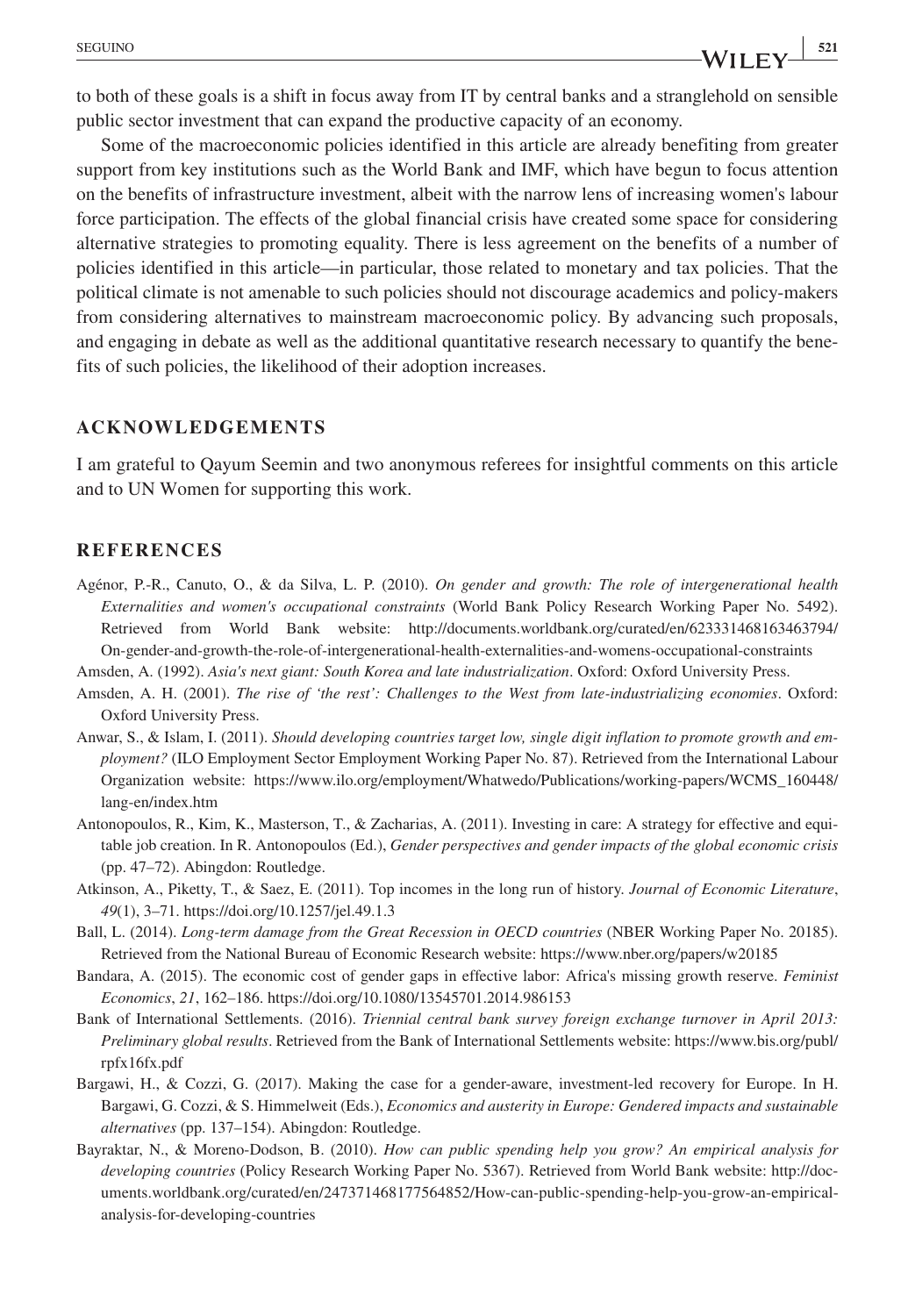## **522 WILEY WE**

- Bernanke, B., Lauback, T., Mishkin, F., & Posen, A. (1999). *Inflation targeting: Lessons from the international experience*. Princeton, NJ: Princeton University Press.
- Bose, N., Haque, M. E., & Osborn, D. R. (2007). Public expenditure and economic growth: A disaggregated analysis for developing countries. *The Manchester School*, *75*, 533–556.<https://doi.org/10.1111/j.1467-9957.2007.01028.x>
- Braunstein, E. (2012). *Neoliberal development macroeconomics: A consideration of its gendered employment effects* (UNRISD Research Paper 2012–1). Retrieved from the United Nations Research Institute for Social Development website: [http://www.unrisd.org/\\_\\_80256b3c005bccf9.nsf/0/f95d244010cf453dc12579ad0049ab47?](http://www.unrisd.org/__80256b3c005bccf9.nsf/0/f95d244010cf453dc12579ad0049ab47?OpenDocument&cntxt=C8B32&cookielang=es&Click) [OpenDocument&cntxt=C8B32&cookielang=es&Click=](http://www.unrisd.org/__80256b3c005bccf9.nsf/0/f95d244010cf453dc12579ad0049ab47?OpenDocument&cntxt=C8B32&cookielang=es&Click)
- Braunstein, E., & Heintz, J. (2008). Gender bias and central bank policy: Employment and inflation reduction. *International Review of Applied Economics*, *22*, 173–186. <https://doi.org/10.1080/02692170801889643>
- Braunstein, E., & Seguino, S. (2018). The impact of economic policy and structural change on gender inequality in economic opportunity in Latin America, 1990–2010. *Review of Keynesian Economics*, *6*, 307–332. [https://doi.](https://doi.org/10.4337/roke.2018.03.02) [org/10.4337/roke.2018.03.02](https://doi.org/10.4337/roke.2018.03.02)
- Bruno, M. (1995). Does inflation really lower growth? *Finance and Development*, *32*(3), 35–38.
- Bruno, M., & Easterly, W. (1998). Inflation crises and long-run growth. *Journal of Monetary Economics*, *41*, 3–26. [https://doi.org/10.1016/s0304-3932\(97\)00063-9](https://doi.org/10.1016/s0304-3932(97)00063-9)
- Burman, L. E., Gale, W. G., Gault, S., Kim, B., Nunns, J. R., & Rosenthal, S. M. (2015). *Financial transactions taxes in theory and practice*. Retrieved from the Urban Institute website: [http://www.urban.org/research/publication/](http://www.urban.org/research/publication/financial-transaction-taxes-theory-and-practice/view/full_report) [financial-transaction-taxes-theory-and-practice/view/full\\_report](http://www.urban.org/research/publication/financial-transaction-taxes-theory-and-practice/view/full_report)
- Calderón, C., & Servén, L. (2004). *The effects of infrastructure development on growth and income distribution* (Central Bank of Chile Working Papers No. 270). Retrieved from the Banco Central de Chile website: [http://si2.bcentral.cl/](http://si2.bcentral.cl/public/pdf/documentos-trabajo/pdf/dtbc270.pdf) [public/pdf/documentos-trabajo/pdf/dtbc270.pdf](http://si2.bcentral.cl/public/pdf/documentos-trabajo/pdf/dtbc270.pdf)
- Campbell, J., Elson, D., & McKay, A. (2013, November). *The economic case for investing in high-quality childcare and early years of education* (WiSE Briefing Sheet). Retrieved from [www.gcu.ac.uk/media/WiSEBriefingPaperNov13.](http://www.gcu.ac.uk/media/WiSEBriefingPaperNov13.pdf) [pdf](http://www.gcu.ac.uk/media/WiSEBriefingPaperNov13.pdf)
- Casale, D. M. (2012). Indirect taxation and gender equity: Evidence from South Africa. *Feminist Economics*, *18*(3), 25–54.<https://doi.org/10.1080/13545701.2012.716907>
- Center for Economic and Social Rights, & Christian Aid. (2014). *A post-2015 fiscal revolution: Human rights policy brief.* Retrieved from the Christian Aid website: [https://www.christianaid.org.uk/sites/default/files/2017-08/post-](https://www.christianaid.org.uk/sites/default/files/2017-08/post-2015-fiscal-revolution-human-rights-policy-brief-may-2014.pdf)[2015-fiscal-revolution-human-rights-policy-brief-may-2014.pdf](https://www.christianaid.org.uk/sites/default/files/2017-08/post-2015-fiscal-revolution-human-rights-policy-brief-may-2014.pdf)
- Chakraborty, L. (2010). Public investment and unpaid work in India: Selective evidence from time-use data. In R. Antonopoulos & I. Hirway (Eds.), *Unpaid work and the economy* (pp. 140–162). Basingstoke: Palgrave Macmillan.
- Chiappori, P.-A., & Meghir, C. (2014). *Intrahousehold inequality* (NBER Working Paper No. 20191). Retrieved from the National Bureau of Economic Research website:<https://www.nber.org/papers/w20191>
- Couch, K. A., & Fairlie, R. (2010). Last hired, first fired? Black-white unemployment and the business cycle. *Demography*, *47*, 227–247. <https://doi.org/10.1353/dem.0.0086>
- Cuberes, D., & Teignier, M. (2016). Aggregate effects of gender gaps in the labor market: A quantitative estimate. *Journal of Human Capital*, *10*, 1–32. <https://doi.org/10.1086/683847>
- Darity, W., & Goldsmith, A. (1996). Social psychology, unemployment, and macroeconomics. *Journal of Economic Perspectives*, *10*(1), 121–140. <https://doi.org/10.1257/jep.10.1.121>
- de Henau, J., & Himmelweit, S. (2016, March). *Developing a macro-micro model for analysis of gender impacts of public policy*. Paper presented at Gender and Macroeconomics: Current State of Research and Future Directions Workshop, New York, NY.
- Doss, C. (2013). Intrahousehold bargaining and resource allocation in developing countries. *World Bank Research Observer*, *28*(1), 52–78. <https://doi.org/10.1093/wbro/lkt001>
- Dutta, P., Murgai, R., Ravallion, M., & van de Walle, D. (2012). Does India's employment guarantee scheme guarantee employment? *Economic & Political Weekly*, *47*(16). <https://www.jstor.org/stable/23214599>
- Edmonds, E. V., & Pavcnik, N. (2005). Child labor in the global economy. *Journal of Economic Perspectives*, *19*(1), 199–220. <https://doi.org/10.1257/0895330053147895>
- Elson, D. (1993). Gender-aware analysis and economic development. *Journal of International Development*, *5*, 237– 247. <https://doi.org/10.1002/jid.3380050214>
- Elson, D. (2016). Gender budgeting and macroeconomic policy. In J. Campbell & M. Gillespie (Eds.), *Feminist economics and public policy* (pp. 27–37). Abingdon: Routledge.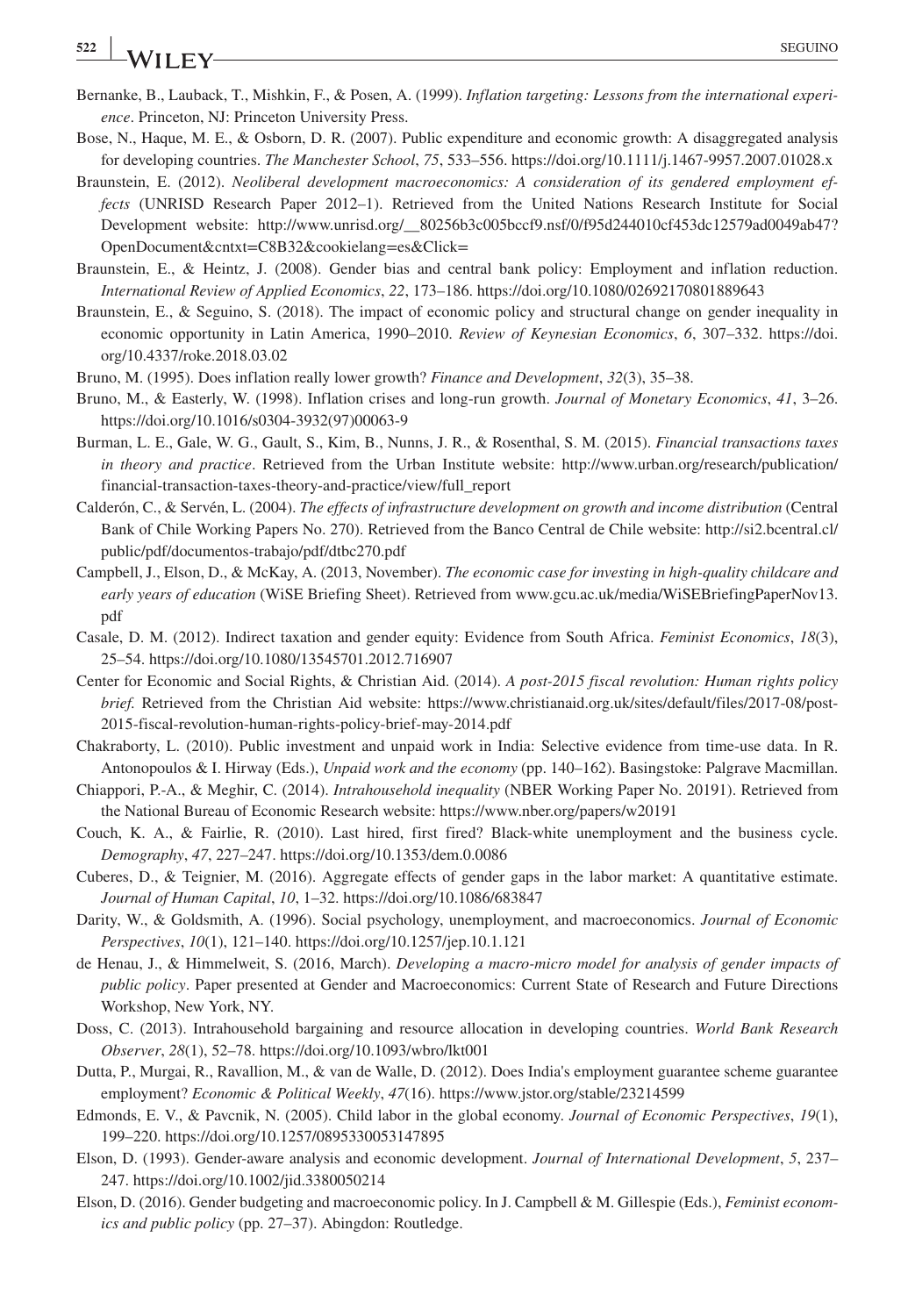- Elson, D., & Warnecke, T. (2011). IMF policies and gender orders: The case of the poverty reduction and growth facility. In I. Bakker, D. Elson, & B. Young (Eds.), *Questioning financial governance from a feminist perspective* (pp. 110–131). Abingdon: Routledge.
- Epstein, G. (2007). Central banks as agents of economic development. In H.-J. Chang (Ed.), *Institutional change and economic development* (pp. 95–113). New York, NY and London: United Nations University and Anthem Press.
- Epstein, G. (2015). *Development central banking: A review of issues and experiences* (ILO Employment Working Paper No. 182). Retrieved from the International Labour Organization website: [https://www.ilo.org/employment/](https://www.ilo.org/employment/Whatwedo/Publications/working-papers/WCMS_377808/lang%e2%80%93en/index.htm) [Whatwedo/Publications/working-papers/WCMS\\_377808/lang–en/index.htm](https://www.ilo.org/employment/Whatwedo/Publications/working-papers/WCMS_377808/lang%e2%80%93en/index.htm)
- Epstein, G., Grabel, I., & Jomo, K. S. (2004). *Capital management techniques in developing countries: An assessment of experiences from the 1990s and lessons for the future* (UNCTAD G-24 Discussion Paper Series No. 27). Retrieved from the United Nations Conference on Trade and Development website: [https://unctad.org/en/Docs/](https://unctad.org/en/Docs/gdsmdpbg2420043_en.pdf) [gdsmdpbg2420043\\_en.pdf](https://unctad.org/en/Docs/gdsmdpbg2420043_en.pdf)
- Epstein, G., & Jayadev, A. (2005). The rise of rentier incomes in OECD countries: Financialization, central bank policy and labor solidarity. In G. Epstein (Ed.), *Financialization and the world economy* (pp. 46–74). Cheltenham: Edward Elgar.
- Epstein, G., & Yeldan, E. (Eds.). (2009). *Beyond inflation targeting: Monetary policy for employment generation and poverty reduction*. Cheltenham: Edward Elgar.
- Fatás, A., & Summers, L. (2015). The permanent effects of fiscal consolidation (CEPR Discussion Paper No. 10902). Retrieved from the Centre for Economic Policy Research website: [https://cepr.org/active/publications/](https://cepr.org/active/publications/discussion_papers/dp.php?dpno=10902) [discussion\\_papers/dp.php?dpno=10902](https://cepr.org/active/publications/discussion_papers/dp.php?dpno=10902)
- Fay, M., Leipziger, D., Wodon, Q., & Yepes, T. (2005). Achieving child-health-related Millennium Development Goals: The role of infrastructure. *World Development*, *33*, 1267–1284. <https://doi.org/10.1016/j.worlddev.2005.03.001>
- Fontana, M., & Natali, L. (2008). *Gendered patterns of time use in Tanzania: Public investment in infrastructure can help* (Paper prepared for the IFPRI Project on Evaluating the Long-Term Impact of Gender-focussed Policy Interventions). Retrieved from [https://www.ids.ac.uk/files/dmfile/](https://www.ids.ac.uk/files/dmfile/GenderedPatternsofTimeUseinTanzaniaPublicInvestmentinInfrastructureCanHelp.pdf) [GenderedPatternsofTimeUseinTanzaniaPublicInvestmentinInfrastructureCanHelp.pdf](https://www.ids.ac.uk/files/dmfile/GenderedPatternsofTimeUseinTanzaniaPublicInvestmentinInfrastructureCanHelp.pdf)
- FAO. (2011). *The state of food and agriculture 2010-2011. Women in agriculture: Closing the gender gap for development.* Retrieved from the Food and Agriculture Organization website:<http://www.fao.org/3/a-i2050e.pdf>
- Gallagher, K. P. (2011). *Regaining control? Capital controls and the global financial crisis* (Political Economy Research Institute Working Paper No. 250). Retrieved from the Political Economy Research Institute, University of Massachusetts website: [https://www.peri.umass.edu/publication/](https://www.peri.umass.edu/publication/item/404-regaining-control-capital-controls-and-the-global-financial-crisis) [item/404-regaining-control-capital-controls-and-the-global-financial-crisis](https://www.peri.umass.edu/publication/item/404-regaining-control-capital-controls-and-the-global-financial-crisis)
- Gallagher, K., & Ocampo, J. A. (2013). The IMF's new view on capital controls. *Economic & Political Weekly*, *48*(12), 10–13.<https://www.jstor.org/stable/23527139>
- Ghosh, J. (2005). *The economic and social impact of financial liberalization: A primer for developing countries* (UN DESA Working Paper No. 4). Retrieved from the United Nations website: [https://www.un.org/esa/desa/papers/2005/](https://www.un.org/esa/desa/papers/2005/wp4_2005.pdf) [wp4\\_2005.pdf](https://www.un.org/esa/desa/papers/2005/wp4_2005.pdf)
- Grabel, I. (2013). Global financial governance and development finance in the wake of the 2008 financial crisis. *Feminist Economics*, *19*(3), 32–54.<https://doi.org/10.1080/13545701.2013.798021>
- Griffith-Jones, S. (1996). Institutional arrangements for a tax on international currency transactions. In M. Huq, I. Kaul, & I. Grunberg (Eds.), *The Tobin tax: Coping with financial volatility* (pp. 143–160). Oxford: Oxford University Press.
- Grown, C., Gupta, G., & Kes, A. (2005). *Taking action: Achieving gender equality and empowering women*. London: Earthscan.
- Grown, C., & Valodia, I. (Eds.). (2010). *Taxation and gender equity: A comparative analysis of direct and indirect taxes in developing and developed countries*. London and Ottawa: Routledge and IDRC. Retrieved from the International Development Research Centre website [https://idl-bnc-idrc.dspacedirect.org/bitstream/handle/10625/43684/IDL-](https://idl-bnc-idrc.dspacedirect.org/bitstream/handle/10625/43684/IDL-43684.pdf)[43684.pdf](https://idl-bnc-idrc.dspacedirect.org/bitstream/handle/10625/43684/IDL-43684.pdf)
- Himmelweit, S. (2016). Childcare as an investment in infrastructure. In J. Campbell & M. Gillespie (Eds.), *Feminist economics and public policy* (pp. 83–93). Abingdon: Routledge.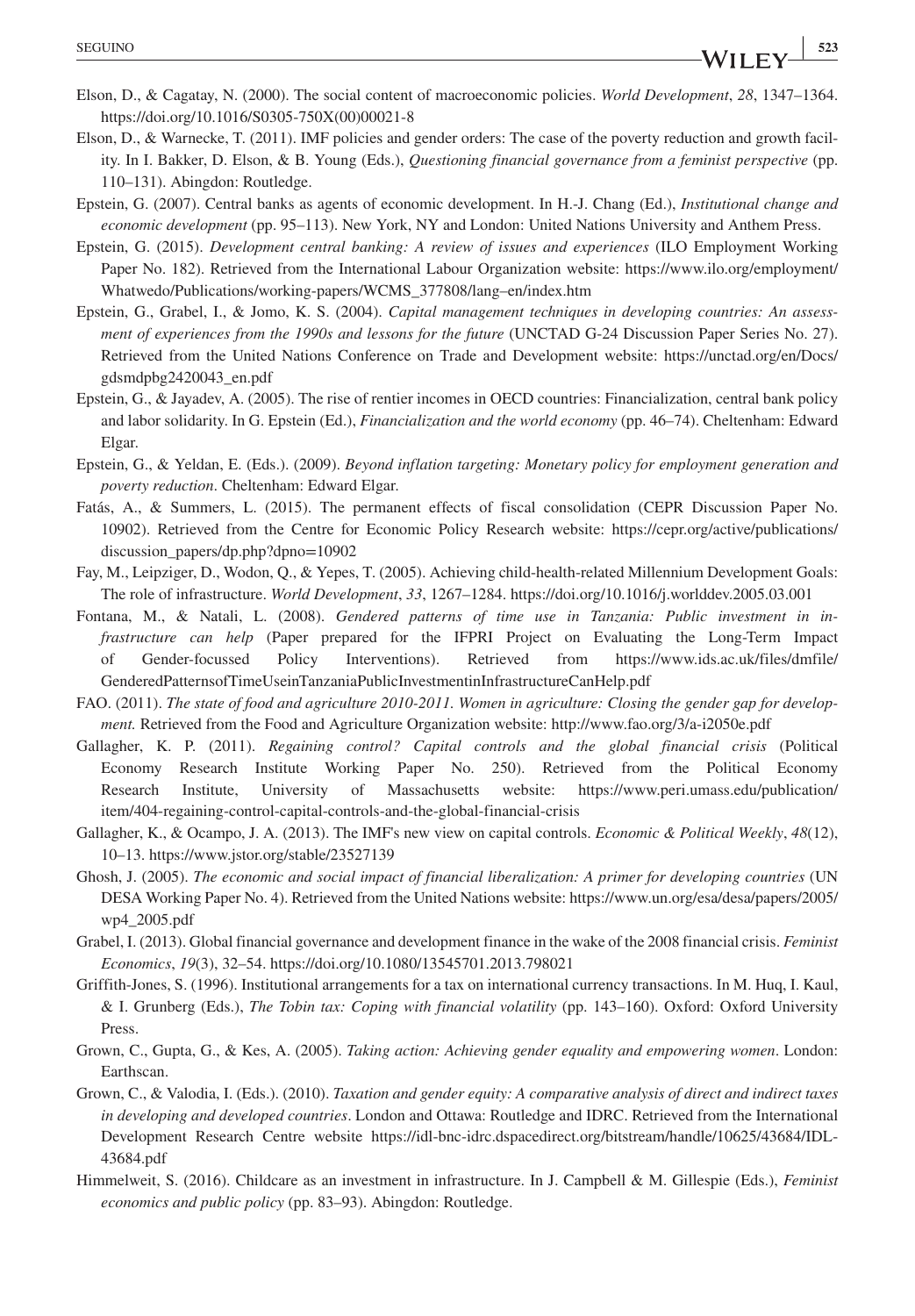## **524 WILEY WE**

- IDRC. (2013). Growth and economic opportunities for women: Literature review to inform the DFID-IDRC-Hewlett Foundation research program on women's economic empowerment, gender equality and growth in low income countries. Retrieved from the International Development Research Centre website: [http://www.idrc.ca/EN/Documents/](http://www.idrc.ca/EN/Documents/GrOW-LiteratureReviewEN.pdf) [GrOW-LiteratureReviewEN.pdf](http://www.idrc.ca/EN/Documents/GrOW-LiteratureReviewEN.pdf)
- İlkkaracan, I., Kim, L., & Kaya, T. (2015). *The impact of public investment in social care services on employment, gender equality, and poverty: The Turkish case*. Retrieved from the Levy Institute website: [http://www.levyinstitute.](http://www.levyinstitute.org/pubs/rpr_8_15.pdf) [org/pubs/rpr\\_8\\_15.pdf](http://www.levyinstitute.org/pubs/rpr_8_15.pdf)
- IMF. (2013). *Unconventional monetary policies—Recent experience and prospects*. Retrieved from the International Monetary Fund website: <https://www.imf.org/external/np/pp/eng/2013/041813a.pdf>
- Kabeer, N. (2005). Gender equality and women's empowerment: A critical analysis of the third Millennium Development Goal 1. *Gender and Development*, *13*(1), 13–24.<https://doi.org/10.1080/13552070512331332273>
- Kabeer, N., Assaad, R., Darkwah, A., Mahmud, S., Sholkamy, H., Tasneem, S., & Tsikata, D. (2013). *Paid work, women's empowerment and inclusive growth: Transforming the structures of constraint.* Retrieved from the UN Women website: [http://www.unwomen.org/en/digital-library/publications/2013/1/](http://www.unwomen.org/en/digital-library/publications/2013/1/paid-work-womens-empowerment-and-inclusive-growth#view) [paid-work-womens-empowerment-and-inclusive-growth#view](http://www.unwomen.org/en/digital-library/publications/2013/1/paid-work-womens-empowerment-and-inclusive-growth#view)
- Klasen, S., & Lamanna, F. (2009). The impact of gender in education and employment on economic growth: New evidence for a panel of countries. *Feminist Economics*, *15*, 91–132. <https://doi.org/10.1080/13545700902893106>
- KPMG. (2014). *Corporate and indirect tax rate survey*. KPMG. [https://assets.kpmg/content/dam/kpmg/pdf/2014/04/](https://assets.kpmg/content/dam/kpmg/pdf/2014/04/corporate-indirect-tax-rate-survey-2014.pdf) [corporate-indirect-tax-rate-survey-2014.pdf](https://assets.kpmg/content/dam/kpmg/pdf/2014/04/corporate-indirect-tax-rate-survey-2014.pdf)
- KPMG. (2017). Corporate tax rates table [Web page]. Retrieved from [https://home.kpmg.com/xx/en/home/services/tax/](https://home.kpmg.com/xx/en/home/services/tax/tax-tools-and-resources/tax-rates-online/corporate-tax-rates-table.html) [tax-tools-and-resources/tax-rates-online/corporate-tax-rates-table.html](https://home.kpmg.com/xx/en/home/services/tax/tax-tools-and-resources/tax-rates-online/corporate-tax-rates-table.html)
- Mishkin, F. S., & Schmidt-Hebbel, K. (2007). Does inflation targeting make a difference? In F. S. Mishkin & K. Schmidt-Hebbel (Eds.), *Monetary policy under inflation targeting* (pp. 291–372). Santiago: Banco Central de Chile.
- Nayyar, D. (2012). Macroeconomics and human development. *Journal of Human Development and Capabilities*, *13*, 7–30. <https://doi.org/10.1080/19452829.2011.643121>
- Onaran, O. (2017). The role of gender equality in an equality-led sustainable development strategy. In H. Bargawi, G. Cozzi, & S. Himmelweit (Eds.), *Economics and austerity in Europe* (pp. 40–56). Abingdon: Routledge.
- Pollin, R., & Zhu, A. (2006). Inflation and economic growth: A cross-country non-linear analysis. *Journal of Post Keynesian Economics*, *4*, 593–614.<https://doi.org/10.2753/PKE0160-3477280404>
- Rodgers, W. (2008). African American and White differences in the impacts of monetary policy on the duration of unemployment. *American Economic Review*, *98*, 382–386.<https://doi.org/10.1257/aer.98.2.382>
- Rodríguez, F. (2009). Understanding fiscal expansions. In R. Roy & A. Heuty (Eds.), *Fiscal space: Policy options for financing human development* (pp. 105–131). London: Earthscan Publications.
- Rodrik, D. (1997). *Has globalization gone too far?* Washington, DC: Institute for International Economics.
- Rodrik, D. (2006). The social cost of foreign exchange reserves. *International Economic Journal*, *20*, 253–266. [https://](https://doi.org/10.1080/10168730600879331) [doi.org/10.1080/10168730600879331](https://doi.org/10.1080/10168730600879331)
- Roy, R., Heuty, A., & Letouzé, E. (2009). Fiscal space for public investment: Towards a human development approach. In R. Roy & A. Heuty (Eds.), *Fiscal space: Policy options for financing human development* (pp. 67–92). London: Earthscan Publications.
- Seguino, S. (2003). Why are women in the Caribbean so much more likely than men to be unemployed? *Social and Economic Studies*, *52*(4), 83–120. <https://www.jstor.org/stable/27865354>
- Seguino, S. (2010). Gender, distribution, and balance of payments constrained growth in developing countries. *Review of Political Economy*, *22*, 373–404. <https://doi.org/10.1080/09538259.2010.491285>
- Seguino, S. (2012). Macroeconomics, human development, and distribution. *Journal of Human Development and Capabilities*, *13*, 59–83. <https://doi.org/10.1080/19452829.2011.637376>
- Seguino, S. (2016). Global trends in gender equality. *Journal of African Development*, *18*(1), 1–30.
- Seguino, S., & Grown, C. (2006). Gender equity and globalization: Macroeconomic policy for developing countries. *Journal of International Development*, *18*, 1081–1104.<https://doi.org/10.1002/jid.1295>
- Seguino, S., & Heintz, J. (2012). Monetary tightening and the dynamics of race and gender stratification in the US. *American Journal of Economics and Sociology*, *71*, 603–638.<https://doi.org/10.1111/j.1536-7150.2012.00826.x>
- Seguino, S., & Were, M. (2014). Gender, development, and economic growth in sub-Saharan Africa. *Journal of African Economies*, *23*(s1), i18–i61.<https://doi.org/10.1093/jae/ejt024>